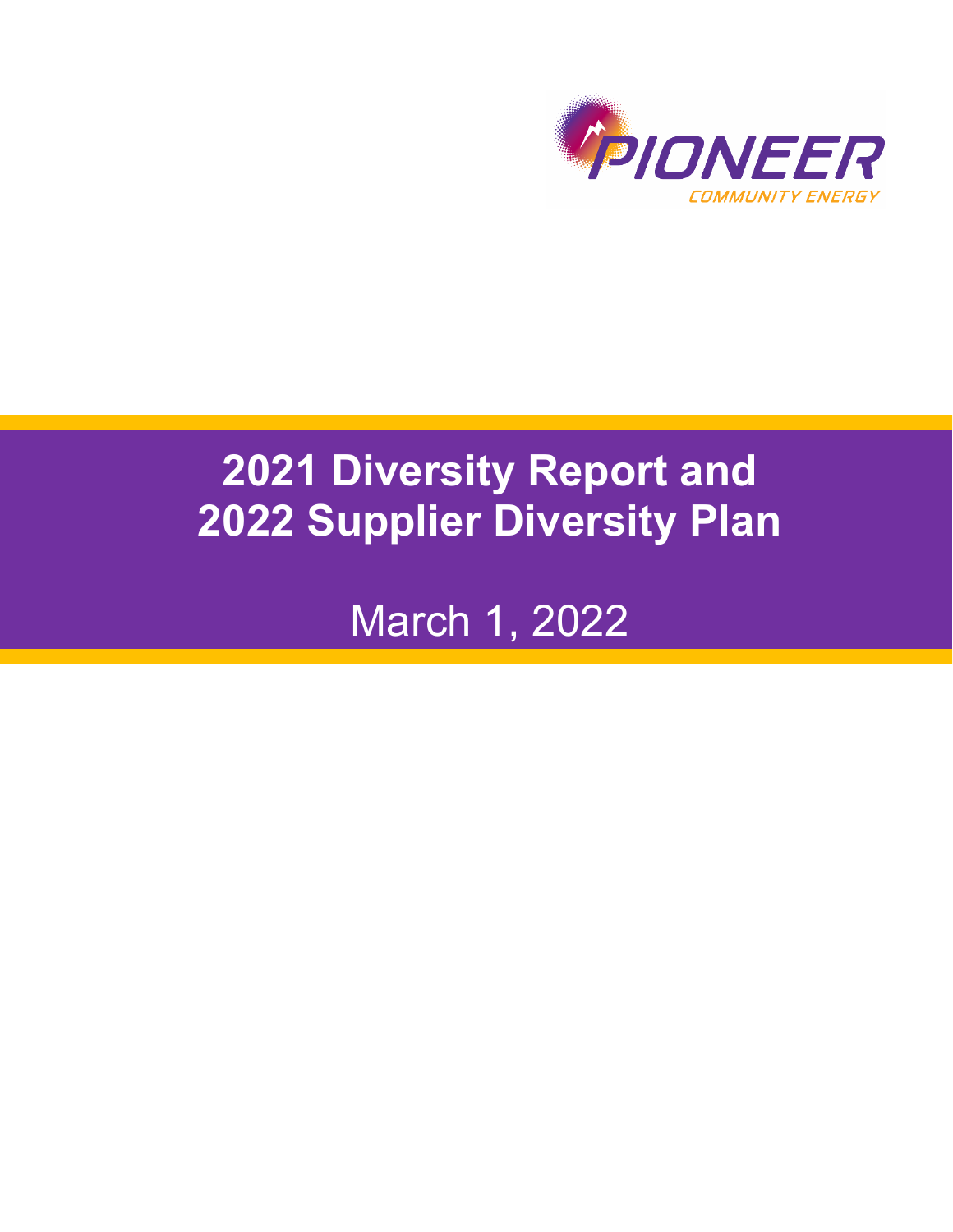#### **Table of Contents**

| Section 9.1.7 Description of Efforts Made to Recruit WMDVLGBTBE Suppliers in Low Utilization Categories 13 |  |
|------------------------------------------------------------------------------------------------------------|--|
|                                                                                                            |  |
| Pioneer Community Energy Annual Power Product Results by Ethnicity and WMDVLGBTBE Certification 14         |  |
| Section 10.1.1 WMDVLGBTBE Annual SHORT, MID and LONG-Term Goals by Product and Service Category 15         |  |
|                                                                                                            |  |
|                                                                                                            |  |
|                                                                                                            |  |
|                                                                                                            |  |
|                                                                                                            |  |
|                                                                                                            |  |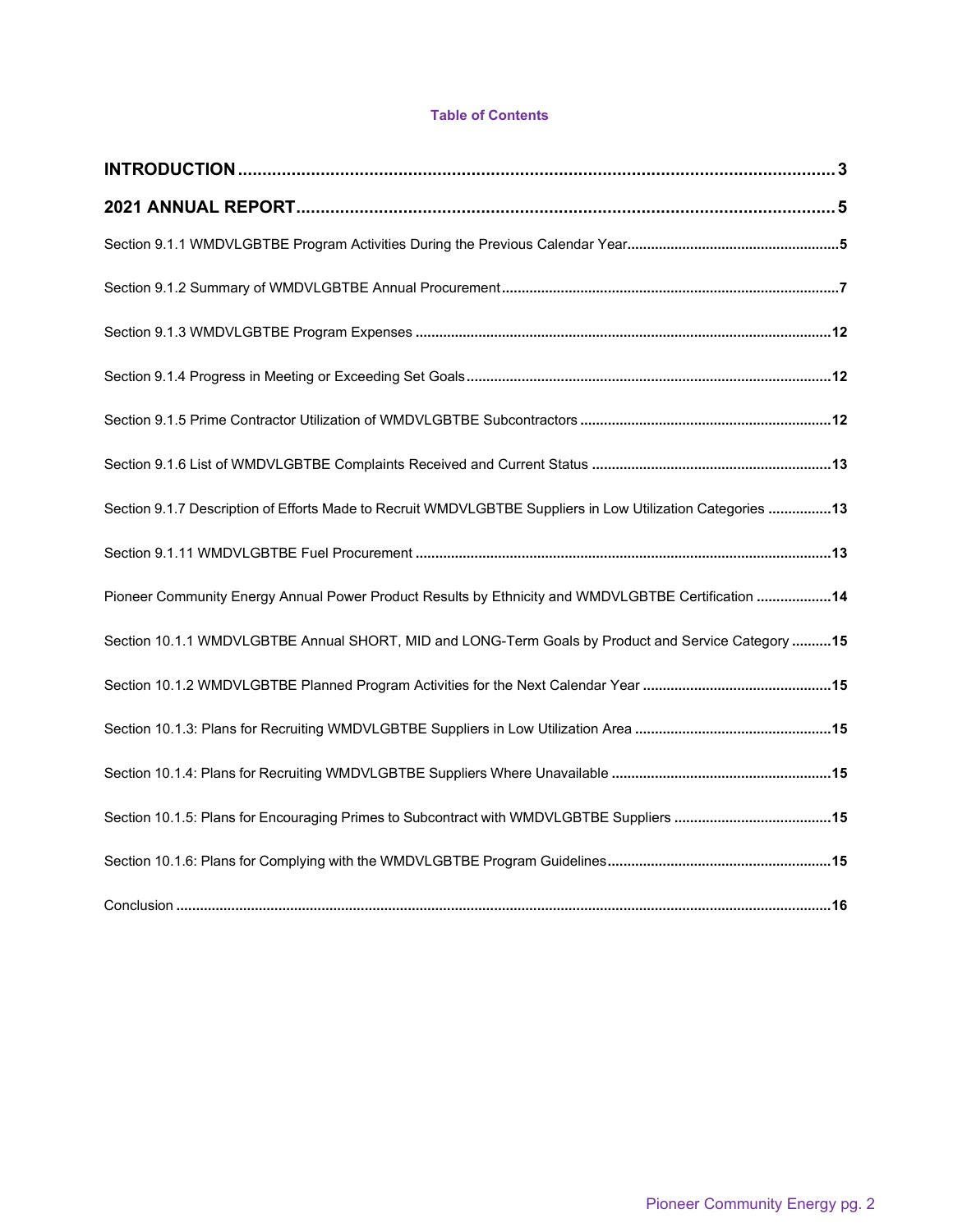## <span id="page-2-0"></span>**INTRODUCTION**

Pioneer Community Energy (Pioneer) is a local government, not-for-profit Joint Powers Authority for the cities of Auburn, Colfax, Lincoln, Rocklin, Placerville, the Town of Loomis, and Placer and El Dorado County, serving more than 150,000 residential, commercial, industrial, and agricultural accounts. Pioneer's Community Choice Aggregation (CCA) program was established in February 2017 and began serving load in February 2018. Pioneer's primary goal is to have local control over its electricity future by: (1) providing electric generation at competitive, stable rates; (2) developing programs to reduce energy consumption; and (3) stimulating and sustaining the local economy by developing local jobs in renewable energy.

The US Census Bureau reports that Placer and El Dorado Counties, which include the Pioneer, PG&E, Roseville Electric, and Liberty Utilities service areas, have a population of approximately 595,924. The demographics show that the area has a higher-than-average White population for California counties, with approximately 71.5% in Placer County and 77.2% in El Dorado County. In addition, the combined ethnic distribution includes 13-14% Hispanic, 4-8% Asian, about 4% Multi-race, 1-2% Black, 1.3% Native American or Alaskan Native, and 0.3% Native Hawaiian or Other Pacific Islander<sup>[1](#page-2-1)</sup>. Since 2010, Placer County has experienced population growth of nearly 14%, while El Dorado County has experienced almost 6% population growth.

Pioneer was initially supported by Placer County and its staff. In 2021, Pioneer completed its separation from Placer County becoming independently staffed and managed. Pioneer continues to develop its own policies and procedures reflective of its role as a Local Government Joint Powers Authority.

For calendar year 2021, Pioneer's expenditures were approximately \$ 73 million (excluding staff salaries, wages, and employment taxes). Pioneer spent over \$69 million or 95% of its expenditures on power for base load, resource adequacy, renewables and collateral deposits. The balance of the expenditures included all other costs outside of staffing: consultant fees, billing services and data processing, power scheduling costs, facilities and maintenance, marketing and communications, etc., in the amount of approximately \$4 million.

The California Public Utilities Commission (CPUC) General Order 156 (GO 156) directs utilities to have programs for preferential purchasing for Women Minority Disabled Veteran Lesbian Gay Bisexual Transgender Business Enterprises (WMDVLGBTBE). In compliance with Proposition 209, CCAs as local government entities do not explicitly give preferential treatment to bidders based on race, sex, color, ethnicity, or national origin. CCAs must follow open, objective, low bid procurement processes. As local government entities, the CCAs may institute policies for local and small business preferences, but more targeted procurement risks violation of state law and government code. In the effort to provide the transparency and data requested under GO 156, CCAs may collect this information on vendor diversity only after contracts are signed. To maintain compliance with Proposition 209, the responses are kept separate from procurement decisionmakers, so that this information does not influence any current or future solicitation or selection process. While Proposition 209 limits CCAs as public agencies from engaging in several of the activities associated with supplier diversity under GO 156, there is still much CCAs can do to support small, local, and diverse businesses within their service areas.

Pioneer does have procurement policies to encourage purchasing from local and small business where possible in its geographical area $^2$  $^2$ , but with the majority of its purchases being power contracts, local and small business power procurement opportunities are limited within the Pioneer service area. The diversity within the power generation sector is extremely limited as witnessed by

<span id="page-2-1"></span><sup>1</sup> https://www.census.gov/quickfacts/fact/table/eldoradocountycalifornia,placercountycalifornia,CA/PST045221

<span id="page-2-2"></span><sup>&</sup>lt;sup>2</sup> GO 156 Section 8.1 directs utilities to consider procurement availability of WMDVLGBTBE businesses within the geographic service area. Pioneer's service area for 2021 encompassed only the PG&E territory within the County of Placer and El Dorado County.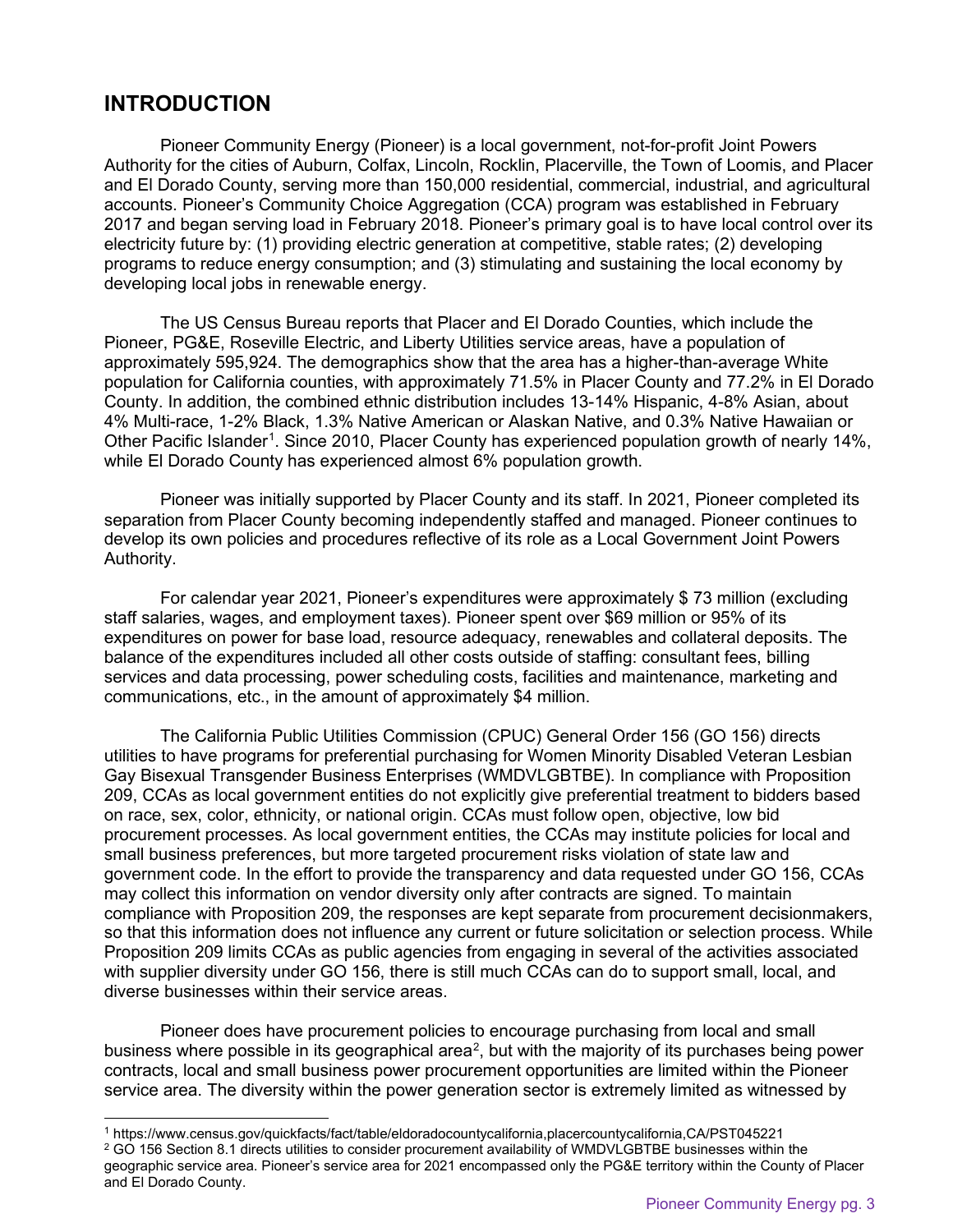Investor-Owned Utility (IOU) efforts to procure under the Supply Diversity requirements. To be illustrative, in 2020, PG&E was only able to report spending of 0.15% of its total power procurement with power providers meeting the GO 156 criteria.<sup>[3](#page-3-0)</sup>

Following Pioneer's initial Supplier Diversity report submission March 1, 2021, Pioneer began efforts to fulfill its plans to increase awareness of the CPUC Supplier Diversity Program using a combination of expanded internal procurement processes, vendor education, and vendor outreach efforts.

<span id="page-3-0"></span><sup>&</sup>lt;sup>3</sup> [https://www.pge.com/pge\\_global/common/pdfs/for-our-business-partners/purchasing](https://www.pge.com/pge_global/common/pdfs/for-our-business-partners/purchasing-program/suppliers/supply-chain-responsibility/2020-Annual-Report.pdf)[program/suppliers/supply-chain-responsibility/2020-Annual-Report.pdf](https://www.pge.com/pge_global/common/pdfs/for-our-business-partners/purchasing-program/suppliers/supply-chain-responsibility/2020-Annual-Report.pdf) p.40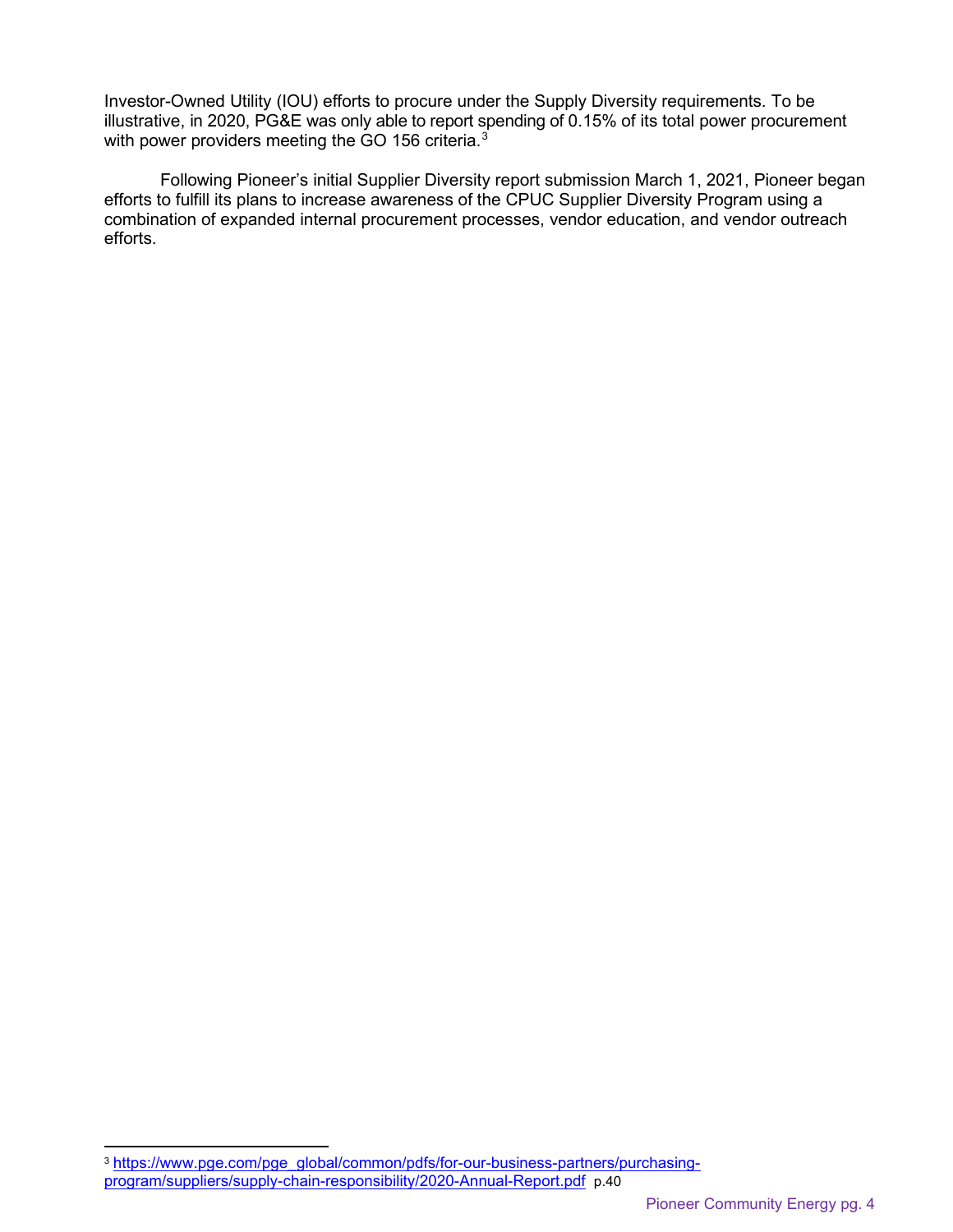## <span id="page-4-0"></span>**2021 ANNUAL REPORT**

## <span id="page-4-1"></span>**Section 9.1.1 WMDVLGBTBE Program Activities During the Previous Calendar Year**

| <b>Pioneer Community Energy</b>                                                | 2021 Report | G.O. #156 Section 9.1.1 |
|--------------------------------------------------------------------------------|-------------|-------------------------|
| Description of WMDVLGBTBE Program Activities During the Previous Calendar Year |             |                         |

#### **Internal Activities**

Pioneer separated from Placer County completely during 2021, giving the Pioneer administration independent control over all of its accounting procedures and procurement program design.

In its 2020 Supplier Diversity report, Pioneer noted that it would begin expanding awareness of its procurement opportunities, increasing the opportunity to participate, and encouraging vendors to participate into the CPUC Supplier Diversity Program. Specifically, Pioneer committed to:

- Develop a procurement information webpage with information and links to critical materials, including a subscription option for any interested vendors
- Provide successful vendors with surveys solicited consistent with Proposition 209 for the purpose of gathering data as required by GO 156
- Advise vendors of Annual Certify & Amplify workshops, CPUC diversity workshops and other education opportunities
- Develop a vendor specific communication/e-mail list to update vendors on opportunities
- Expand notification of opportunities to bid for products and services procured by Pioneer
- Leverage Pioneer's membership in all Chambers within its geographical service area regarding certifications and business opportunities
- Look for opportunities for staff to participate in or attend diversity training for procurement

The Pioneer team reports that it met its goals for 2021. The Pioneer team started its campaign by creating a subscription option on its website for vendors interested in bidding or submitting proposals for Pioneer procurement. Pioneer implemented the Granicus GovDelivery email platform. Through this program, vendors can subscribe to be notified of Pioneer solicitations either for power or non-power goods and services. As of February 2022, Pioneer has the following number of subscribers:

- Power procurement: 1,381
- Non-energy procurement: 780

Pioneer considers these interested parties for inclusion in its bids and request for proposals along with any specialized lists Pioneer creates to target specific industries such as janitorial services or printing. Pioneer staff create lists of potential vendors within its service territory, and then augments these lists through searches of the CPUC Supplier Diversity Database and the Department of General Services (DGS) certified Small Business, Micro Business, and Disabled Veterans database. These vendors are added to the distribution list.

With Pioneer's recent solicitation for janitorial services, Pioneer distributed the request for proposals to 70 janitorial service providers (many from the CPUC and DGS databases) and then to the non-energy procurement list. Through the GovDelivery platform, Pioneer can track the open rate, send reminders to vendors who have not opened the email, and track the "click through" rates. For the janitorial services request distribution results were: (1) 96% of the emails were delivered; (2) 322 of the recipients opened the email; (3) 20 recipients clicked through to the solicitation

Proposition 209 prohibits Pioneer from giving preferential treatment to vendors. By offering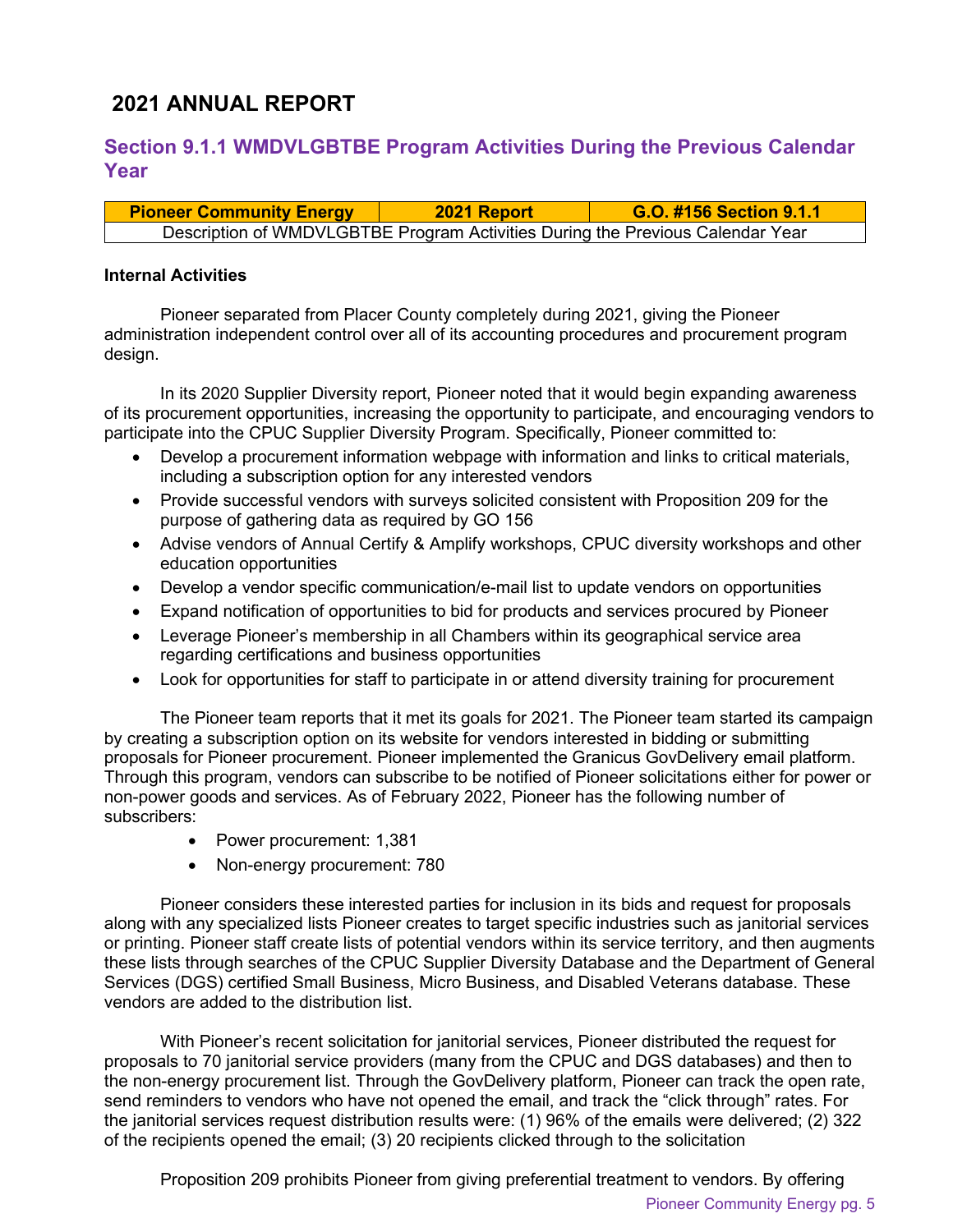vendors the opportunity to subscribe to receive procurement requests and including potential vendors from the CPUC and DGS databases, Pioneer has been able to expand opportunity to vendors meeting the GO 156 criteria. Vendors are not asked to provide any information regarding their certifications which prevents prejudicing the procurement process. Pioneer's procurement process relies solely upon the vendor response which keeps Pioneer consistent with Proposition 209 requirements.

Analysis of Pioneer's 2021 supplier list shows that nearly 50% of Pioneer's procurement efforts were either locally or regionally sourced, and 70% of all suppliers were California companies.

|                       | <b>Pioneer Supplier Summary 2021</b> |                  |                |                |  |  |  |  |  |  |  |  |  |
|-----------------------|--------------------------------------|------------------|----------------|----------------|--|--|--|--|--|--|--|--|--|
| Category              | <b>Power</b>                         | <b>Non-Power</b> | <b>Total</b>   | <b>Percent</b> |  |  |  |  |  |  |  |  |  |
| Local $4$             |                                      | 22               | 22             | 24%            |  |  |  |  |  |  |  |  |  |
| Regional <sup>5</sup> |                                      | 22               | 22             | 24%            |  |  |  |  |  |  |  |  |  |
| In State              |                                      | 15               | 20             | 22%            |  |  |  |  |  |  |  |  |  |
| Out of State          |                                      | 21               | 26             | 29%            |  |  |  |  |  |  |  |  |  |
| Out of US             |                                      |                  |                | 1%             |  |  |  |  |  |  |  |  |  |
| Total                 | 10                                   | 81               | 9 <sup>1</sup> | 100%           |  |  |  |  |  |  |  |  |  |

Further analysis below shows that nearly \$162k of 2021 expenditures were spent on local and small businesses. Pioneer continues to prioritize procurement from local small business whenever possible.

|              |                       |                                 | <b>Small &amp; Local Business Procurement for CCAs<sup>6</sup></b> |          |    |                                                                                                                     |                                        |
|--------------|-----------------------|---------------------------------|--------------------------------------------------------------------|----------|----|---------------------------------------------------------------------------------------------------------------------|----------------------------------------|
|              | <b>Small Business</b> | # of                            | <b>Local Business</b>                                              | # of     |    | <b>Small &amp; Local</b><br>Procurement (\$)*   Suppliers   Procurement (\$)**   Suppliers   Combined Spend (\$)*** | <b>Small &amp; Local</b><br>Combined % |
| Non-Power \$ | 9,655                 |                                 | \$<br>151,647                                                      | 22       | \$ | 161,303                                                                                                             | 4.3%                                   |
| Powerl \$    | $\sim$                | 0                               | \$                                                                 | $\Omega$ | \$ |                                                                                                                     | $0.0\%$                                |
| $All \$      | 9,655                 |                                 | 151.647                                                            | 22       | \$ | 161,303                                                                                                             | 0.2%                                   |
|              |                       |                                 | <b>Net Non-Power Procurement</b> \$                                |          |    | 3,795,085                                                                                                           |                                        |
|              |                       | <b>Net Power Procurement</b> \$ | 68,937,616                                                         |          |    |                                                                                                                     |                                        |
|              |                       |                                 | Net Power + Non-Power Procurement \$                               |          |    | 72,732,702                                                                                                          |                                        |

#### **External Activities**

As part of its 2021 activities, Pioneer engaged in conversations with its vendors reminding them of the certification process and encouraging vendors to pursue the CPUC certification. Pioneer is aware at least one business did complete the process. Pioneer also provided information to vendors on opportunities to learn about the certification process and the supplier diversity movement by sharing information on workshops and trainings offered virtually by either the CPUC or another community choice aggregator. Pioneer posts event notices on its website and uses social media to raise awareness about trainings. In addition to it distribution of information via its GovDelivery platform, Pioneer also alerted the local Chambers of Commerce to activities, opportunities and trainings. Currently, Pioneer is a member in 12 Chambers throughout Placer and El Dorado Counties. Pioneer provides announcements and information for the Chambers to share with their members.

<span id="page-5-0"></span><sup>4</sup> Pioneer chose a strict definition of local meaning within Placer and El Dorado Counties (Pioneer's geographic service area)

<span id="page-5-1"></span><sup>5</sup> Regional includes suppliers within the boundaries of the Sacramento Area Council of Governments, but not located within Pioneer's geographic service area

<span id="page-5-2"></span> $6$  \*All certified small businesses hold a Small Business (micro) certification from the DGS

<sup>\*\*</sup> Local Business is defined as within Placer and El Dorado Counties (Pioneer's geographic service area)

<sup>\*\*\*</sup>Companies that are both certified small and local are not double counted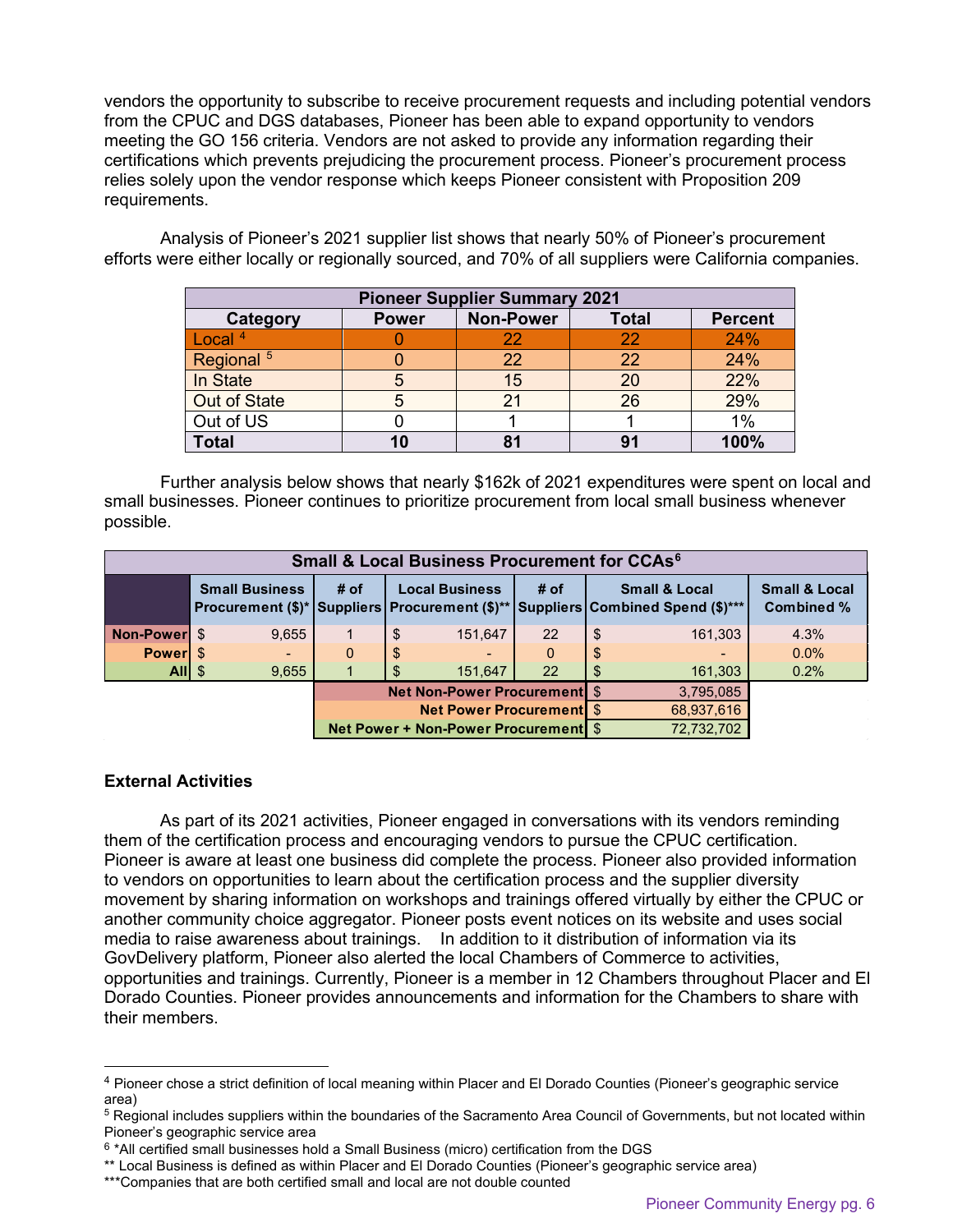To further support the effort, Pioneer created a [Supplier Diversity web page](https://pioneercommunityenergy.ca.gov/supplier-diversity/) with information and links to resources for vendors. Pioneer also listed its 2020 Diversity Report. Initial visits to the site trigger invitations to subscribe to the Pioneer's vendor lists. The page also cross links with the [Pioneer Solicitations page](https://pioneercommunityenergy.ca.gov/solicitations/) which also includes offers to subscribe to the procurement lists.

#### <span id="page-6-0"></span>**Section 9.1.2 Summary of WMDVLGBTBE Annual Procurement**

Pioneer has noted that limited procurement opportunities within its geographical area coupled with restrictions of Proposition 209 creates challenges and barriers to procurement diversity. Pioneer consulted the CPUC's Supplier Clearinghouse when conducting non-power procurement and added those vendors to lists for bids. As part of the GO 156 reporting exercise, Pioneer searched both the Supplier Clearinghouse and the California Department of General Services (DGS) Small Business, Micro Business and Disabled Veterans databases for each vendor used during 2021. The DGS databases are designed for use by public agencies consistent with Proposition 209. Pioneer completed the GO 156 template with the Clearinghouse information, and then prepared additional tables, with the vendors found in the DGS certified database, which are located within the report and below the tables in the template.

**Pioneer Community Energy 2021 Report G.O. #156 Section 9.1.2**

|    |                      |                                                                            |             | WMDVLGBTBE Annual Results by Ethnicity <sup>7</sup> |             |           |       |
|----|----------------------|----------------------------------------------------------------------------|-------------|-----------------------------------------------------|-------------|-----------|-------|
|    |                      |                                                                            |             |                                                     | 2021 Report |           |       |
|    |                      |                                                                            |             | <b>Direct</b>                                       | Sub         | Total \$  | ℅     |
|    |                      | Asian Pacific American                                                     |             | \$0                                                 | \$0         | \$0       | 0.00% |
| 2  | <b>Minority</b>      | African American                                                           |             | \$0                                                 | \$0         | \$0       | 0.00% |
| 3  | Male                 | Hispanic American                                                          |             | \$0                                                 | \$0         | \$0       | 0.00% |
| 4  |                      | Native American                                                            |             | \$0                                                 | \$0         | \$0       | 0.00% |
| 5  |                      | <b>Total Minority Male</b>                                                 |             | \$0                                                 | \$0         | \$0       | 0.00% |
| 6  |                      | Asian Pacific American                                                     |             | \$0                                                 | \$0         | \$0       | 0.00% |
|    | <b>Minority</b>      | African American                                                           |             | \$0                                                 | \$0         | \$0       | 0.00% |
| 8  | Female               | Hispanic American                                                          |             | \$0                                                 | \$0         | \$0       | 0.00% |
| 9  |                      | Native American                                                            |             | \$0                                                 | \$0         | \$0       | 0.00% |
| 10 |                      | <b>Total Minority Female</b>                                               |             | \$0                                                 | \$0         | \$0       | 0.00% |
| 11 |                      | <b>Total Minority Business Enterprise (MBE)</b>                            |             | \$0                                                 | \$0         | \$0       | 0.00% |
| 12 |                      | Women Business Enterprise (WBE)                                            |             | \$221,059                                           | \$0         | \$221,059 | 5.82% |
| 13 |                      | Lesbian, Gay, Bisexual, Transgender<br><b>Business Enterprise (LGBTBE)</b> |             | \$0                                                 | \$0         | \$0       | 0.00% |
| 14 |                      | <b>Disabled Veteran Business</b><br>Enterprise (DVBE)                      |             | \$0                                                 | \$0         | \$0       | 0.00% |
| 15 |                      | Other $8(a)^*$                                                             |             | \$0                                                 | \$0         | \$0       | 0.00% |
| 16 |                      | <b>TOTAL WMDVLGBTBE</b>                                                    |             | \$221,059                                           | \$0         | \$221,059 | 5.82% |
|    | 17 Net Procurement** |                                                                            | \$3,795,085 |                                                     |             |           |       |

|     | 2021 Report for CA Certified Small Businesses (Non-Power Procurement) <sup>8</sup> |               |     |          |          |
|-----|------------------------------------------------------------------------------------|---------------|-----|----------|----------|
|     |                                                                                    | <b>Direct</b> | Sub | Total \$ | %        |
|     | Other $8(a)^*$                                                                     | \$9.655       | \$0 | \$9.655  | $0.25\%$ |
| - 2 | <b>TOTAL WMDVLGBTBE</b>                                                            | \$0           | \$0 | \$0      | 0.00%    |

<span id="page-6-1"></span> $^7$  Note: \*Firms classified as 8(a) of Small Business Administration includes non-WMDVLGBTB

<sup>\*\*</sup> Net procurement includes purchase order, non-purchase order, and credit card dollars. Direct – Direct procurement; Sub – Subcontractor Procurement; % - Percentage of net procurement

<span id="page-6-2"></span><sup>&</sup>lt;sup>8</sup> Pioneer Community Energy did contract with local, small businesses (SB) and micro businesses (MB) certified by the State of California, Department of General Services (DGS).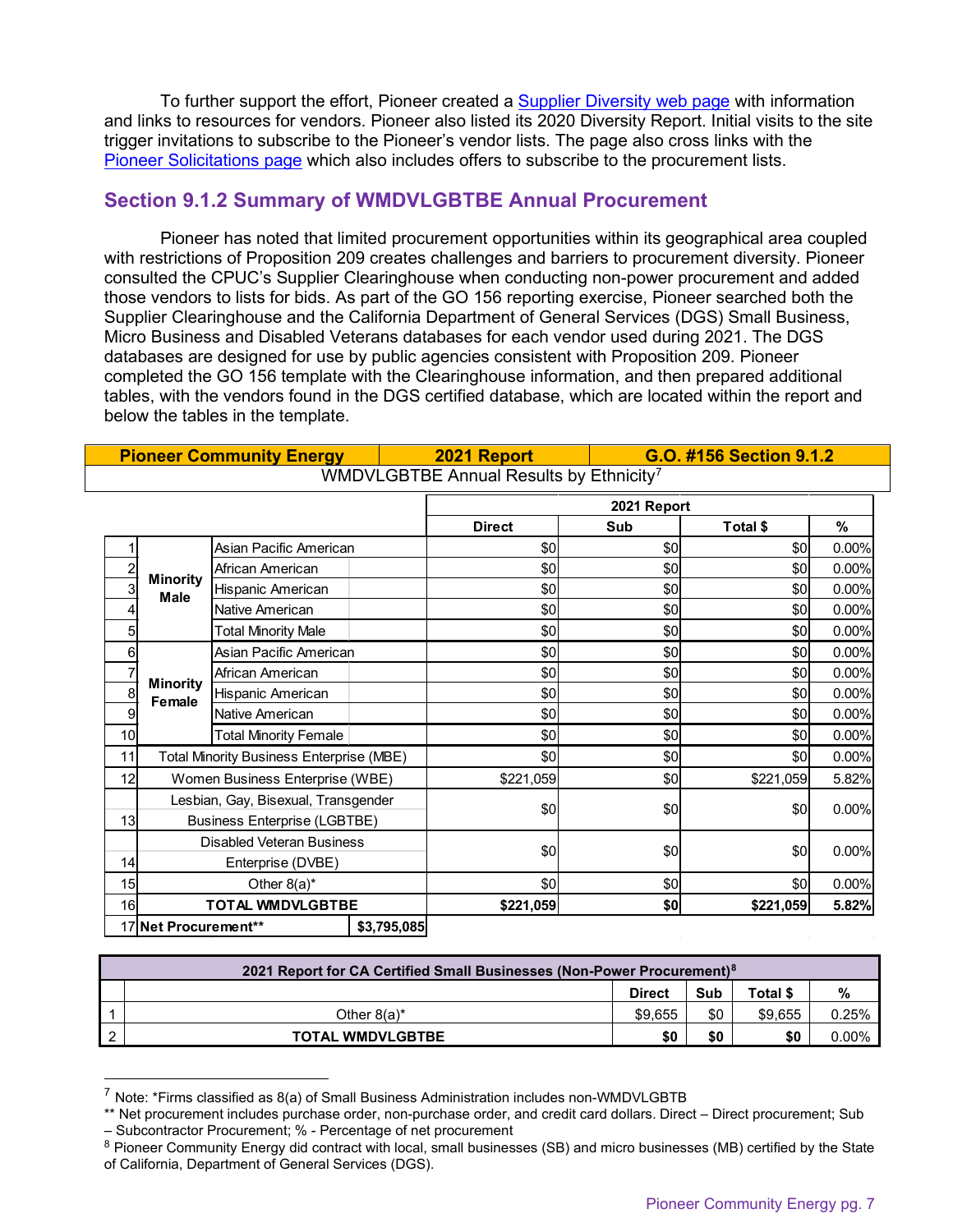|                 |                                     | <b>Pioneer Community Energy</b>                                         |     |           |               | 2021 Report                                                                |               |                 |       | G.O. #156 Section 9.1.2 |       |
|-----------------|-------------------------------------|-------------------------------------------------------------------------|-----|-----------|---------------|----------------------------------------------------------------------------|---------------|-----------------|-------|-------------------------|-------|
|                 |                                     |                                                                         |     |           |               | WMDVLGBTBE Direct Procurement by Product and Service Category <sup>9</sup> |               |                 |       |                         |       |
|                 |                                     |                                                                         |     |           |               | <b>Products</b>                                                            |               | <b>Services</b> |       | <b>Total</b>            |       |
|                 |                                     |                                                                         |     |           |               | \$                                                                         | $\frac{9}{6}$ | \$              | %     | \$                      | %     |
|                 |                                     | Asian Pacific American                                                  |     |           | <b>Direct</b> | \$0                                                                        | 0.00%         | \$0             | 0.00% | \$0                     | 0.00% |
|                 | <b>Minority</b>                     | African American                                                        |     |           | <b>Direct</b> | \$0                                                                        | 0.00%         | \$0             | 0.00% | \$0                     | 0.00% |
| 3               | <b>Male</b>                         | <b>Hispanic American</b>                                                |     |           | <b>Direct</b> | \$0                                                                        | 0.00%         | \$0             | 0.00% | \$0                     | 0.00% |
| 4               |                                     | Native American                                                         |     |           | <b>Direct</b> | \$0                                                                        | 0.00%         | \$0             | 0.00% | \$0                     | 0.00% |
| 5 <sup>1</sup>  |                                     | <b>Total Minority Male</b>                                              |     |           | Direct        | \$0                                                                        | 0.00%         | \$0             | 0.00% | \$0                     | 0.00% |
| $6 \overline{}$ |                                     | Asian Pacific American                                                  |     |           | <b>Direct</b> | \$0                                                                        | 0.00%         | \$0             | 0.00% | \$0                     | 0.00% |
| $\overline{7}$  |                                     | African American                                                        |     |           | Direct        | \$0                                                                        | 0.00%         | \$0             | 0.00% | \$0                     | 0.00% |
| 8               | <b>Minority</b><br>Female           | Hispanic American                                                       |     |           | <b>Direct</b> | \$0                                                                        | 0.00%         | \$0             | 0.00% | \$0                     | 0.00% |
| 9               |                                     | Native American                                                         |     |           | <b>Direct</b> | \$0                                                                        | 0.00%         | \$0             | 0.00% | \$0                     | 0.00% |
| 10 <sup>1</sup> |                                     | <b>Total Minority Female</b>                                            |     |           | Direct        | \$0                                                                        | 0.00%         | \$0             | 0.00% | \$0                     | 0.00% |
| 11              |                                     | <b>Total Minority Business Enterprise (MBE)</b>                         |     |           | <b>Direct</b> | \$0                                                                        | 0.00%         | \$0             | 0.00% | \$0                     | 0.00% |
| 12              |                                     | Women Business Enterprise (WBE)                                         |     |           | <b>Direct</b> | \$0                                                                        | 0.00%         | \$221,059       | 5.82% | \$221,059               | 5.82% |
| 13              |                                     | Lesbian, Gay, Bisexual, Transgender Business Enterprise<br>(LGBTBE)     |     |           | <b>Direct</b> | \$0                                                                        | 0.00%         | \$0             | 0.00% | \$0                     | 0.00% |
| 14              |                                     | Disabled Veteran Business Enterprise (DVBE)                             |     |           | <b>Direct</b> | \$0                                                                        | 0.00%         | \$0             | 0.00% | \$0                     | 0.00% |
| 15              |                                     | Other $8(a)^*$                                                          |     |           | <b>Direct</b> | \$0                                                                        | 0.00%         | \$0             | 0.00% | \$0                     | 0.00% |
| 16              |                                     | <b>TOTAL WMDVLGBTBE</b>                                                 |     |           | <b>Direct</b> | \$0                                                                        | 0.00%         | \$221,059       | 5.82% | \$221,059               | 5.82% |
|                 |                                     | 17 Total Product Procurement                                            | \$0 |           |               |                                                                            |               |                 |       |                         |       |
|                 |                                     | 18 Total Service Procurement                                            |     | \$221,059 |               |                                                                            |               |                 |       |                         |       |
|                 | 19 Net Procurement**<br>\$3,795,085 |                                                                         |     |           |               |                                                                            |               |                 |       |                         |       |
| 20              |                                     | <b>Total Number of WMDVLGBTBEs that</b><br><b>Received Direct Spend</b> |     |           |               |                                                                            |               |                 |       |                         |       |

Pioneer cross referenced all of its vendors and contractors with the CPUC Supplier Clearinghouse and the Department of General Services (DGS) Small Business, Micro Business and Disabled Veterans databases. Pioneer notes in the table below the DGS small business breakdown by products and services.

| 2021 Report for CA Certified Small Businesses (Non-Power Procurement) <sup>10</sup> |               |     |          |         |       |         |       |  |  |  |  |  |  |
|-------------------------------------------------------------------------------------|---------------|-----|----------|---------|-------|---------|-------|--|--|--|--|--|--|
| Total<br><b>Services</b><br><b>Products</b>                                         |               |     |          |         |       |         |       |  |  |  |  |  |  |
| Other $8(a)^*$ <sup>1</sup>                                                         | Direct        | \$0 | $0.00\%$ | \$9.655 | 0.25% | \$9.655 | 0.25% |  |  |  |  |  |  |
| <b>TOTAL WMDVLGBTBE</b>                                                             | <b>Direct</b> | \$0 | $0.00\%$ | \$0     | 0.00% | \$0     | 0.00% |  |  |  |  |  |  |

<span id="page-7-1"></span><sup>9</sup> Note: \*Firms classified as 8(a) of Small Business Administration includes non-WMDVLGBTB

<sup>\*\*</sup> Net procurement includes purchase order, non-purchase order, and credit card dollars. Direct – Direct procurement; Sub – Subcontractor Procurement; % - Percentage of net procurement

<span id="page-7-0"></span><sup>&</sup>lt;sup>10</sup> Pioneer Community Energy did contract with local, small businesses (SB) and micro businesses (MB) certified by the State of California, Department of General Services (DGS).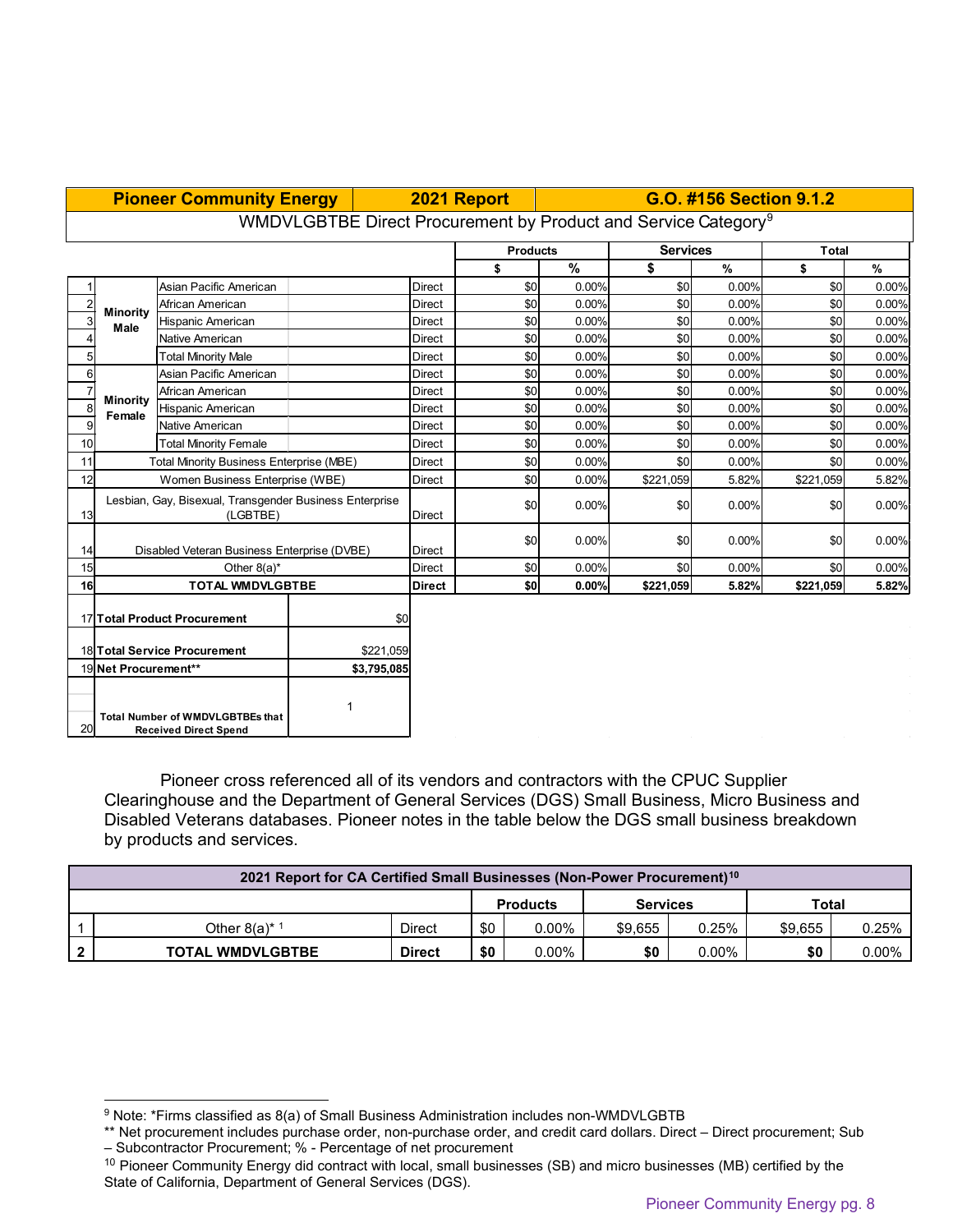|                | <b>Pioneer Community Energy</b>                                     |                              |     | 2021 Report | G.O. #156 Section 9.1.2<br>WMDVLGBTBE Subcontractor Procurement by Product and Service Category <sup>11</sup> |                 |                 |       |     |              |  |  |
|----------------|---------------------------------------------------------------------|------------------------------|-----|-------------|---------------------------------------------------------------------------------------------------------------|-----------------|-----------------|-------|-----|--------------|--|--|
|                |                                                                     |                              |     |             |                                                                                                               |                 |                 |       |     |              |  |  |
|                |                                                                     |                              |     |             |                                                                                                               | <b>Products</b> | <b>Services</b> |       |     | <b>Total</b> |  |  |
|                |                                                                     |                              |     |             | \$                                                                                                            | %               | \$              | %     | \$  | $\%$         |  |  |
| 1              |                                                                     | Asian Pacific American       |     | Sub         | \$0                                                                                                           | 0.00%           | \$0             | 0.00% | \$0 | 0.00%        |  |  |
| $\overline{c}$ |                                                                     | African American             |     | Sub         | \$0                                                                                                           | 0.00%           | \$0             | 0.00% | \$0 | 0.00%        |  |  |
| 3              | <b>Minority Male</b>                                                | Hispanic American            |     | Sub         | \$0                                                                                                           | 0.00%           | \$0             | 0.00% | \$0 | 0.00%        |  |  |
| 4              |                                                                     | Native American              |     | Sub         | \$0                                                                                                           | 0.00%           | \$0             | 0.00% | \$0 | 0.00%        |  |  |
| 5              |                                                                     | <b>Total Minority Male</b>   |     | Sub         | \$0                                                                                                           | 0.00%           | \$0             | 0.00% | \$0 | 0.00%        |  |  |
| 6              |                                                                     | Asian Pacific American       |     | Sub         | \$0                                                                                                           | 0.00%           | \$0             | 0.00% | \$0 | 0.00%        |  |  |
| 7              |                                                                     | African American             |     | Sub         | \$0                                                                                                           | 0.00%           | \$0             | 0.00% | \$0 | 0.00%        |  |  |
| 8              | <b>Minority Female</b>                                              | Hispanic American            |     | Sub         | \$0                                                                                                           | 0.00%           | \$0             | 0.00% | \$0 | 0.00%        |  |  |
| 9              |                                                                     | Native American              |     | Sub         | \$0                                                                                                           | 0.00%           | \$0             | 0.00% | \$0 | 0.00%        |  |  |
| 10             |                                                                     | <b>Total Minority Female</b> |     | Sub         | \$0                                                                                                           | 0.00%           | \$0             | 0.00% | \$0 | 0.00%        |  |  |
| 11             | <b>Total Minority Business</b><br>Enterprise (MBE)                  |                              |     | Sub         | \$0                                                                                                           | $0.00\%$        | \$0             | 0.00% | \$0 | 0.00%        |  |  |
| 12             | <b>Women Business</b><br>Enterprise (WBE)                           |                              |     | Sub         | \$0                                                                                                           | 0.00%           | \$0             | 0.00% | \$0 | 0.00%        |  |  |
| 13             | Lesbian, Gay, Bisexual, Transgender Business<br>Enterprise (LGBTBE) |                              |     | Sub         | \$0                                                                                                           | 0.00%           | \$0             | 0.00% | \$0 | 0.00%        |  |  |
| 14             | Disabled Veteran Business Enterprise (DVBE)                         |                              |     | Sub         | \$0                                                                                                           | 0.00%           | \$0             | 0.00% | \$0 | 0.00%        |  |  |
| 15             | Other $8(a)^*$                                                      |                              |     | Sub         | \$0                                                                                                           | 0.00%           | \$0             | 0.00% | \$0 | 0.00%        |  |  |
| 16             | <b>TOTAL WMDVLGBTBE</b>                                             |                              |     | Sub         | \$0                                                                                                           | 0.00%           | \$0             | 0.00% | \$0 | $0.00\%$     |  |  |
| 17             | <b>Total Product Procurement</b>                                    |                              | \$0 |             |                                                                                                               |                 |                 |       |     |              |  |  |
| 18             | <b>Total Service Procurement</b>                                    |                              |     |             |                                                                                                               |                 |                 |       |     |              |  |  |
| 19             | <b>Net Procurement**</b>                                            |                              |     |             |                                                                                                               |                 |                 |       |     |              |  |  |

Pioneer does not have the necessary data for subcontractors to complete this section. Pioneer did review its purchases and contracts for subcontractors and then cross-referenced the information with the Supplier Clearinghouse. Pioneer found it contracts with one large telecoms provider who uses 42 subcontractors from the Supplier Clearinghouse. Pioneer was unable to determine how much of the services that it used from the vendor could be attributed to the subcontractors and by what percent. Pioneer's 2021 expenditures with the provider totaled \$3,104. As the telecom vendor is also required to prepare a GO 156 report, Pioneer expects that the CPUC will receive the necessary statistics from that report.

<span id="page-8-0"></span><sup>&</sup>lt;sup>11</sup> Note: \*Firms classified as 8(a) of Small Business Administration includes non-WMDVLGBTB

<sup>\*\*</sup> Net procurement includes purchase order, non-purchase order, and credit card dollars. Direct – Direct procurement; Sub

<sup>–</sup> Subcontractor Procurement; % - Percentage of net procurement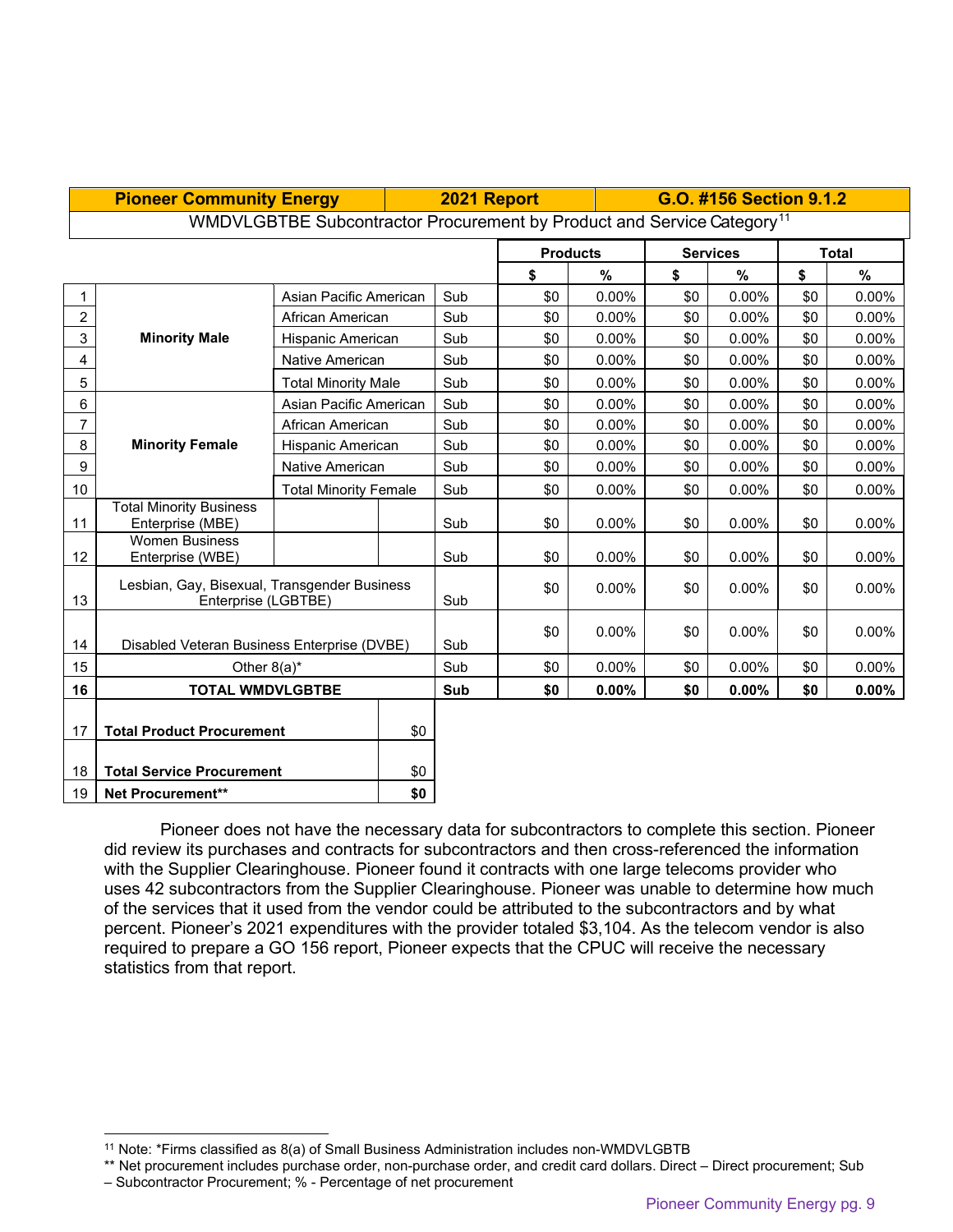<span id="page-9-1"></span><span id="page-9-0"></span>

| <b>Pioneer Community Energy</b> | 2021 Report                                                            | <b>G.O. #156 Section 9.1.2</b> |  |  |  |  |  |
|---------------------------------|------------------------------------------------------------------------|--------------------------------|--|--|--|--|--|
|                                 | WMDVLGBTBE Procurement by Standard Industrial Categories <sup>12</sup> |                                |  |  |  |  |  |

|                            |                                            | <b>Asian Pacific</b><br>American           |         |         | <b>African</b><br>American |             | Hispanic<br>American |              | <b>Native</b><br>American |            |            |               |             | <b>Other</b><br>$8(a)**$ | Total             | Total          |
|----------------------------|--------------------------------------------|--------------------------------------------|---------|---------|----------------------------|-------------|----------------------|--------------|---------------------------|------------|------------|---------------|-------------|--------------------------|-------------------|----------------|
| <b>SIC Category</b>        |                                            | <b>Male</b>                                | Female  | Male    | Female                     | Male        | Female               | Male         | Female                    | <b>MBE</b> | <b>WBE</b> | <b>LGBTBE</b> | <b>DVBE</b> |                          | <b>WMDVLGBTBE</b> | <b>Dollars</b> |
| 8742 - Management          |                                            | \$0                                        | \$0     | \$0     | \$0                        | \$0         | \$0                  | \$0          | \$0                       | \$0        | \$221.059  | \$0           | \$0         | $0.00\%$                 | \$221.059         | \$221,059      |
| <b>Consulting Services</b> | ℅                                          | $0.0\%$                                    | $0.0\%$ | $0.0\%$ | $0.0\%$                    | $0.0\%$     | $0.0\%$              | $0.0\%$      | $0.0\%$                   | $0.0\%$    | 31.0%      | $0.0\%$       | $0.0\%$     | $0.00\%$                 | 31.0%             |                |
|                            |                                            | \$0                                        | \$0     | \$0     | \$0                        | \$0         | \$0                  | \$0          | \$0                       | \$0        | \$221,059  | \$0           | \$0         | $0.00\%$                 | \$221,059         | \$221,059      |
| <b>TOTAL</b>               | %                                          | $0.0\%$                                    | $0.0\%$ | $0.0\%$ | $0.0\%$                    | $0.0\%$     |                      | $0.0\%$ 0.0% | $0.0\%$                   | $0.0\%$    | 31.0%      | $0.0\%$       |             | $0.0\%$ 0.00%            | 31.0%             |                |
|                            | <b>Total Product</b><br><b>Procurement</b> |                                            |         |         | \$0                        |             |                      |              |                           |            |            |               |             |                          |                   |                |
|                            |                                            | <b>Total Service</b><br><b>Procurement</b> |         |         |                            | \$221.059   |                      |              |                           |            |            |               |             |                          |                   |                |
|                            |                                            | <b>Net Procurement***</b>                  |         |         |                            | \$3,795,085 |                      |              |                           |            |            |               |             |                          |                   |                |

As previously noted, limitations of the geographic area and the Proposition 209 restrictions create procurement diversity challenges. Pioneer, as part of the GO 156 reporting exercise, searched both the Supplier Clearinghouse and DGS Small Business, Micro Business and Disabled Veterans databases, *designed for use by public agencies consistent with Proposition 209*. Pioneer completed the GO 156 template table for procurement by Standard Industrial Categories with the Clearinghouse information. Pioneer then prepared an additional table, below, using the information on the certified vendors located in the DGS certified database to illustrate the success of local procurement strategies.

|                                             |   |         |                                  |         |                                                    |         |                           |                                                    |                    |            |            | Procurement by Standard Industrial Categories Percentage with DGS Small Business Certification <sup>13</sup> |             |             |      |                   |                |              |
|---------------------------------------------|---|---------|----------------------------------|---------|----------------------------------------------------|---------|---------------------------|----------------------------------------------------|--------------------|------------|------------|--------------------------------------------------------------------------------------------------------------|-------------|-------------|------|-------------------|----------------|--------------|
|                                             |   |         | <b>Asian Pacific</b><br>American |         | <b>African</b><br>Hispanic<br>American<br>American |         | <b>Native</b><br>American |                                                    |                    |            |            |                                                                                                              |             |             |      | Other $8(a)$ **   | <b>Total</b>   | <b>Total</b> |
| <b>SIC</b><br>Category                      |   | Male    | <b>Female</b>                    | Male    | Female                                             | Male    | Female                    | Male                                               | Female             | <b>MBE</b> | <b>WBE</b> | <b>LGBTBE</b>                                                                                                | <b>DVBE</b> |             |      | <b>WMDVLGBTBE</b> | <b>Dollars</b> |              |
| 7349 -<br><b>Building</b>                   |   | \$0     | \$0                              | \$0     | \$0                                                | \$0     | \$0                       | \$0<br>\$0<br>\$0<br>\$0<br>\$0<br>\$0<br>9,655.00 |                    |            |            |                                                                                                              | \$0         | \$9,655.00  |      |                   |                |              |
| <b>Cleaning &amp;</b><br><b>Maintenance</b> | % | $0.0\%$ | $0.0\%$                          | $0.0\%$ | $0.0\%$                                            | $0.0\%$ | $0.0\%$                   | $0.0\%$                                            | $0.0\%$            | $0.0\%$    | $0.0\%$    | $0.0\%$                                                                                                      | $0.0\%$     |             | 100% | 0%                |                |              |
|                                             |   |         |                                  |         |                                                    |         |                           |                                                    |                    |            |            | <b>Total Product Procurement</b>                                                                             |             |             |      |                   | \$0            |              |
|                                             |   |         |                                  |         |                                                    |         |                           |                                                    |                    |            |            | <b>Total Service Procurement</b>                                                                             |             |             |      |                   | \$9,655        |              |
|                                             |   |         |                                  |         |                                                    |         |                           |                                                    | Net Procurement*** |            |            |                                                                                                              |             | \$3,795,085 |      |                   |                |              |

<sup>13</sup> Pioneer Community Energy did contract with local, small businesses (SB) and micro businesses (MB) certified by the State of California, Department of General Services (DGS).

 $12$  Ibid.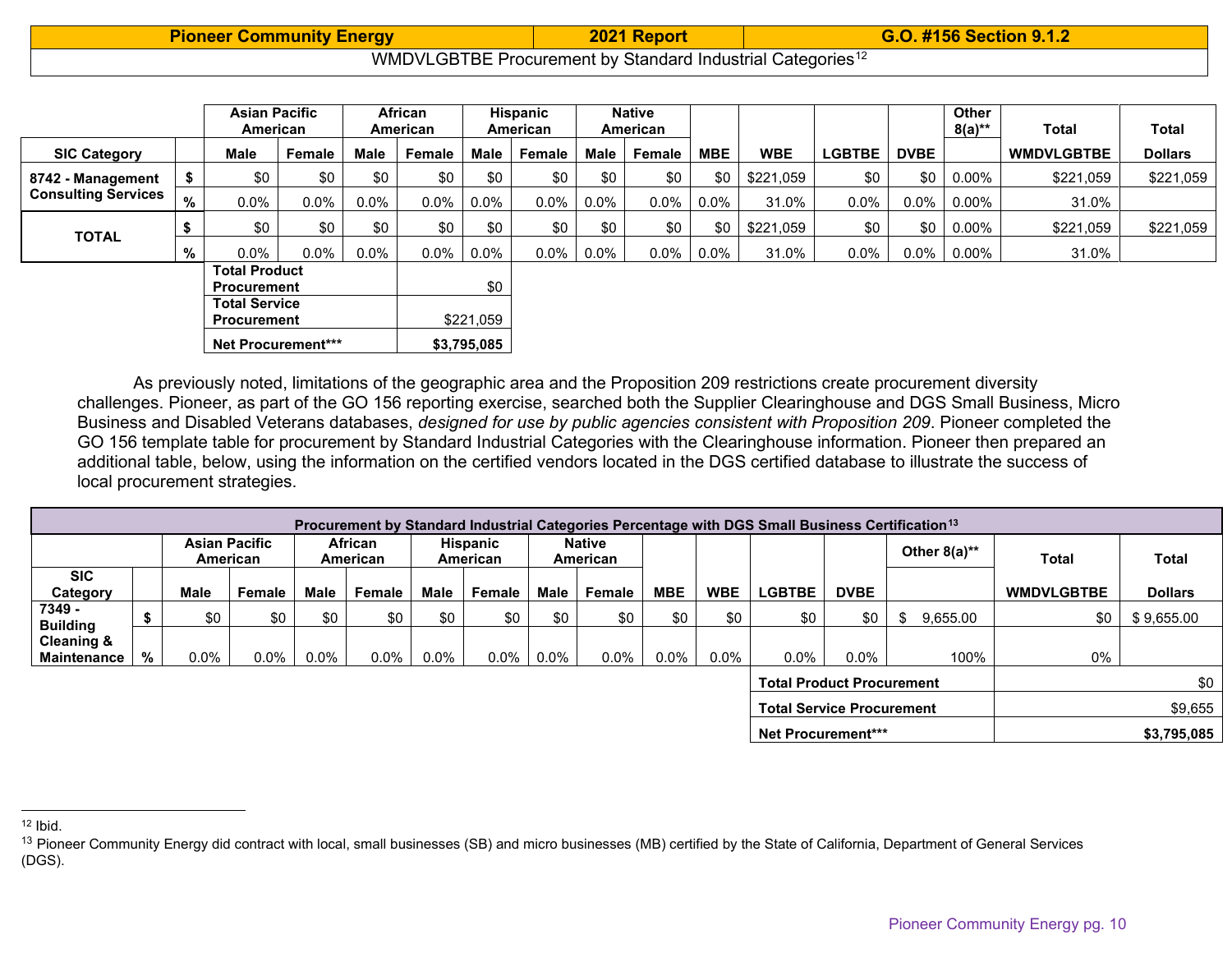#### **Pioneer Community Energy 2021 Report G.O. #156 Section 9.1.2** Number WMDVLGBTBE Suppliers and Revenue Reported to the Clearinghouse<sup>[14](#page-10-0)</sup>

|                          |                                                                                                               |            |                                |             |                          | Data on Number of Suppliers |                               |            |                               |             |                              |                    |  |  |
|--------------------------|---------------------------------------------------------------------------------------------------------------|------------|--------------------------------|-------------|--------------------------|-----------------------------|-------------------------------|------------|-------------------------------|-------------|------------------------------|--------------------|--|--|
|                          |                                                                                                               |            | <b>Revenue Reported to CHS</b> |             |                          |                             | Utility-Specific 2021 Summary |            |                               |             |                              |                    |  |  |
| # WMDVLGBTBEs            | <b>MBE</b>                                                                                                    | <b>WBE</b> | <b>LGBTBE</b>                  | <b>DVBE</b> | <b>Other</b><br>$8(a)^*$ | Grand<br><b>Total</b>       | <b>MBE</b>                    | <b>WBE</b> | <b>LGBTBE</b>                 | <b>DVBE</b> | <b>Other</b><br>$8(a)^{*15}$ | <b>Grand Total</b> |  |  |
| Under \$1 million        |                                                                                                               |            |                                |             |                          |                             |                               | 1          |                               |             |                              |                    |  |  |
| Under \$5 million        |                                                                                                               |            |                                |             |                          |                             |                               |            |                               |             |                              |                    |  |  |
| Under \$10 million       |                                                                                                               |            |                                |             |                          |                             |                               |            |                               |             |                              |                    |  |  |
| Above \$10 million       |                                                                                                               |            |                                |             |                          |                             |                               |            |                               |             |                              |                    |  |  |
| <b>TOTAL</b>             |                                                                                                               |            |                                |             |                          |                             |                               |            |                               |             |                              |                    |  |  |
|                          | <b>Revenue and Payment Data</b>                                                                               |            |                                |             |                          |                             |                               |            |                               |             |                              |                    |  |  |
|                          |                                                                                                               |            | <b>Revenue Reported to CHS</b> |             |                          |                             |                               |            | Utility-Specific 2021 Summary |             |                              |                    |  |  |
| <b>WMDVLGBTBE</b><br>\$Μ | Grand<br><b>Other</b><br><b>MBE</b><br><b>WBE</b><br><b>LGBTBE</b><br><b>DVBE</b><br><b>Total</b><br>$8(a)^*$ |            |                                |             |                          |                             |                               | <b>WBE</b> | <b>LGBTBE</b>                 | <b>DVBE</b> | Other<br>$8(a)^*$            | <b>Grand Total</b> |  |  |
| Under \$1 million        |                                                                                                               |            |                                |             |                          |                             |                               | \$0.2\$    |                               |             |                              |                    |  |  |
| Under \$5 million        |                                                                                                               |            |                                |             |                          |                             |                               |            |                               |             |                              |                    |  |  |
| Under \$10 million       |                                                                                                               |            |                                |             |                          |                             |                               |            |                               |             |                              |                    |  |  |
| Above \$10 million       |                                                                                                               |            |                                |             |                          |                             |                               |            |                               |             |                              |                    |  |  |
| <b>TOTAL</b>             |                                                                                                               |            |                                |             |                          |                             |                               |            |                               |             |                              |                    |  |  |

**Pioneer Community Energy 2021 Report G.O. #156 Sec. 9.1.2 Description of WMDVLGBTBEs with CA Majority Workforce**

Pioneer acknowledges that few of its vendors fit within the Supplier Clearinghouse requirements. However, Pioneer notes that for the businesses with DGS Small Business and Micro Business certifications, 100% of their workforces are in California. Pioneer is committed to local procurement with nearly 50% of its vendors being locally or regionally sourced, with a total of 70% of the vendors with which Pioneer procures having primary office locations in California.

<span id="page-10-1"></span><span id="page-10-0"></span><sup>14</sup> CHS: Supplier Clearinghouse.

 $15$  \*Firms classified as  $8(a)$  of Small Business Administration include non-WMDVLGBTBE.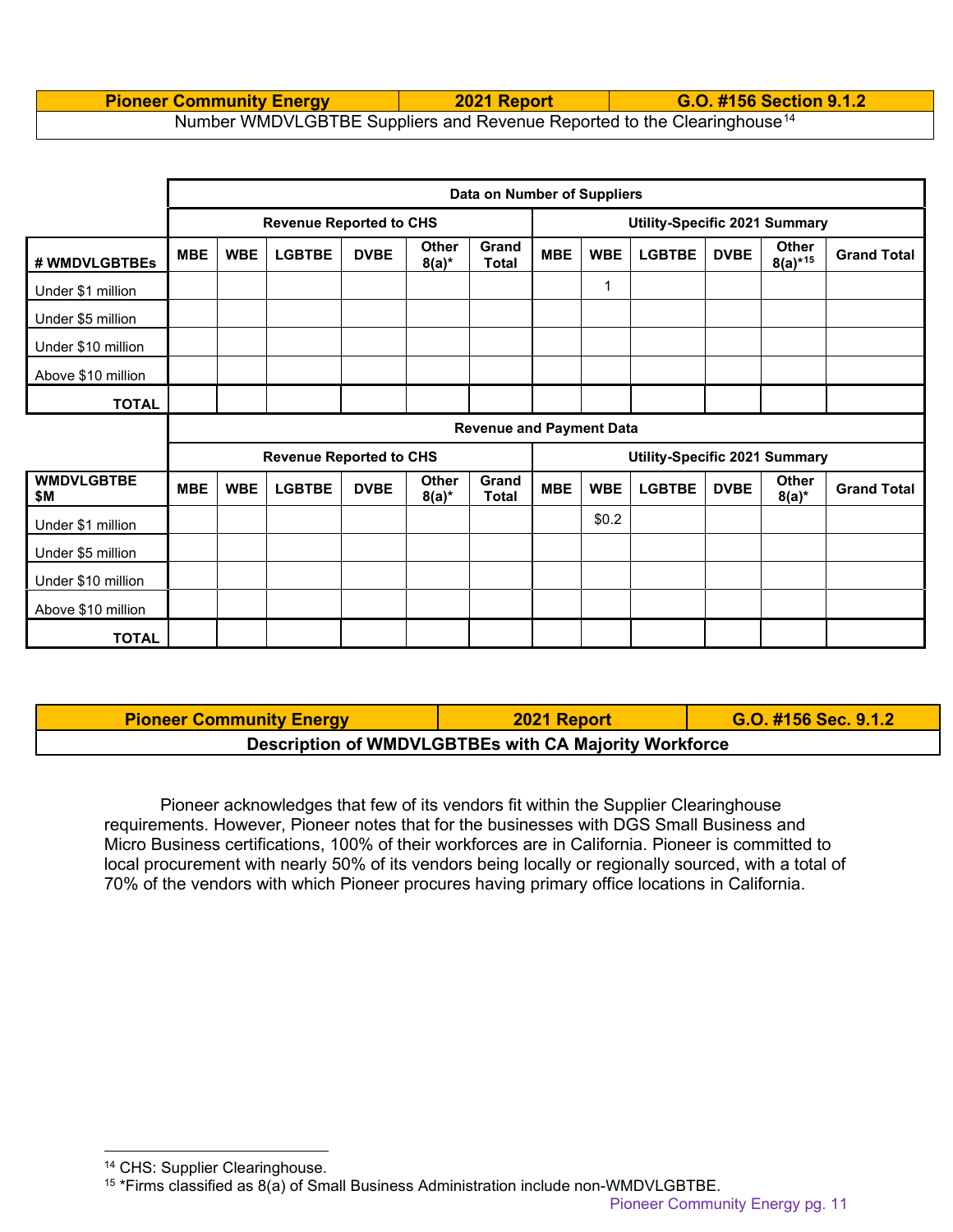## <span id="page-11-0"></span>**Section 9.1.3 WMDVLGBTBE Program Expenses**

| <b>Pioneer Community Energy</b> | 2021 Report | G.O. #156 Section 9.1.3 |
|---------------------------------|-------------|-------------------------|
| WILLOW COTOF Dreaman Expanses   |             |                         |

| <b>Expense Category</b>        | Year (Actual) |  |  |  |  |  |
|--------------------------------|---------------|--|--|--|--|--|
| Wages                          | \$3,273       |  |  |  |  |  |
| <b>Other Employee Expenses</b> | \$0           |  |  |  |  |  |
| <b>Program Expenses</b>        | \$0           |  |  |  |  |  |
| <b>Reporting Expenses</b>      | \$0           |  |  |  |  |  |
| Training                       | \$0           |  |  |  |  |  |
| Consultants                    | \$0           |  |  |  |  |  |
| Other                          | \$0           |  |  |  |  |  |
| TOTAL                          | \$3.273       |  |  |  |  |  |

WMDVLGBTBE Program Expenses

Pioneer submitted its 2020 Supplier Diversity Report March 1 of 2021. After completing the process. Pioneer staff engaged with CPUC staff, California Community Choice Association (CalCCA), and other community aggregation program staff to prepare, develop, and enhance its procurement efforts and GO 156 efforts for 2021. Staff time has included meetings, GO 156 proceeding participation, workshops, material development, communication with vendors, internal meetings in preparation of the report as well as social media posts, Chamber messages, and communication with the Pioneer Board. Pioneer also worked with its billing and accounting service to ensure that it could track necessary information and statistics related to standard industry codes and other GO 156 reporting requirements. Total hours calculated for March 2021- March 2022 were 38 hours.

## <span id="page-11-1"></span>**Section 9.1.4 Progress in Meeting or Exceeding Set Goals**

This section is not applicable to Community Choice Aggregators.

## <span id="page-11-2"></span>**Section 9.1.5 Prime Contractor Utilization of WMDVLGBTBE Subcontractors**

| <b>Pioneer Community Energy</b> |                                                       |                           |                                                                  | 2021 Report                                            |                                                                                                  | G.O. #156 Section 9.1.5                                                              |                          |                                   |  |  |  |  |  |  |  |
|---------------------------------|-------------------------------------------------------|---------------------------|------------------------------------------------------------------|--------------------------------------------------------|--------------------------------------------------------------------------------------------------|--------------------------------------------------------------------------------------|--------------------------|-----------------------------------|--|--|--|--|--|--|--|
|                                 | Summary of Prime Contractor Utilization of WMDVLGBTBE |                           |                                                                  |                                                        |                                                                                                  |                                                                                      |                          |                                   |  |  |  |  |  |  |  |
|                                 |                                                       |                           |                                                                  |                                                        |                                                                                                  |                                                                                      |                          |                                   |  |  |  |  |  |  |  |
|                                 | <b>Minority</b><br>Male                               | <b>Minority</b><br>Female | <b>Minority</b><br><b>Business</b><br><b>Enterprise</b><br>(MBE) | Women<br><b>Business</b><br><b>Enterprise</b><br>(WBE) | Lesbian,<br>Gay,<br>Bisexual,<br>Transgender<br><b>Business</b><br><b>Enterprise</b><br>(LGBTBE) | <b>Disabled</b><br><b>Veterans</b><br><b>Business</b><br><b>Enterprise</b><br>(DVBE) | <b>Other</b><br>$8(a)^*$ | <b>TOTAL</b><br><b>WMDVLGBTBE</b> |  |  |  |  |  |  |  |
| Direct \$                       | \$0                                                   | \$0                       | \$0                                                              | \$0                                                    | \$0                                                                                              | \$0                                                                                  | \$0                      | \$0                               |  |  |  |  |  |  |  |
| Subcontracting \$               | \$0                                                   | \$0                       | \$0                                                              | \$0                                                    | \$0                                                                                              | \$0                                                                                  | \$0                      | \$0                               |  |  |  |  |  |  |  |
| Total \$                        | \$0                                                   | \$0                       | \$0                                                              | \$0                                                    | \$0                                                                                              | \$0                                                                                  | \$0                      | \$0                               |  |  |  |  |  |  |  |
| Direct %                        | $0.00\%$                                              | $0.00\%$                  | 0.00%                                                            | $0.00\%$                                               | $0.00\%$                                                                                         | $0.00\%$                                                                             | $0.00\%$                 | 0.00%                             |  |  |  |  |  |  |  |
| <b>Subcontracting %</b>         | $0.00\%$                                              | $0.00\%$                  | $0.00\%$                                                         | $0.00\%$                                               | $0.00\%$                                                                                         | $0.00\%$                                                                             | $0.00\%$                 | 0.00%                             |  |  |  |  |  |  |  |
| Total %                         | $0.00\%$                                              | $0.00\%$                  | $0.00\%$                                                         | $0.00\%$                                               | $0.00\%$                                                                                         | $0.00\%$                                                                             | $0.00\%$                 | $0.00\%$                          |  |  |  |  |  |  |  |
| <b>Net Procurement**</b>        | \$0                                                   |                           |                                                                  |                                                        |                                                                                                  |                                                                                      |                          |                                   |  |  |  |  |  |  |  |

Pioneer does not have the data on primary contractor subcontracts.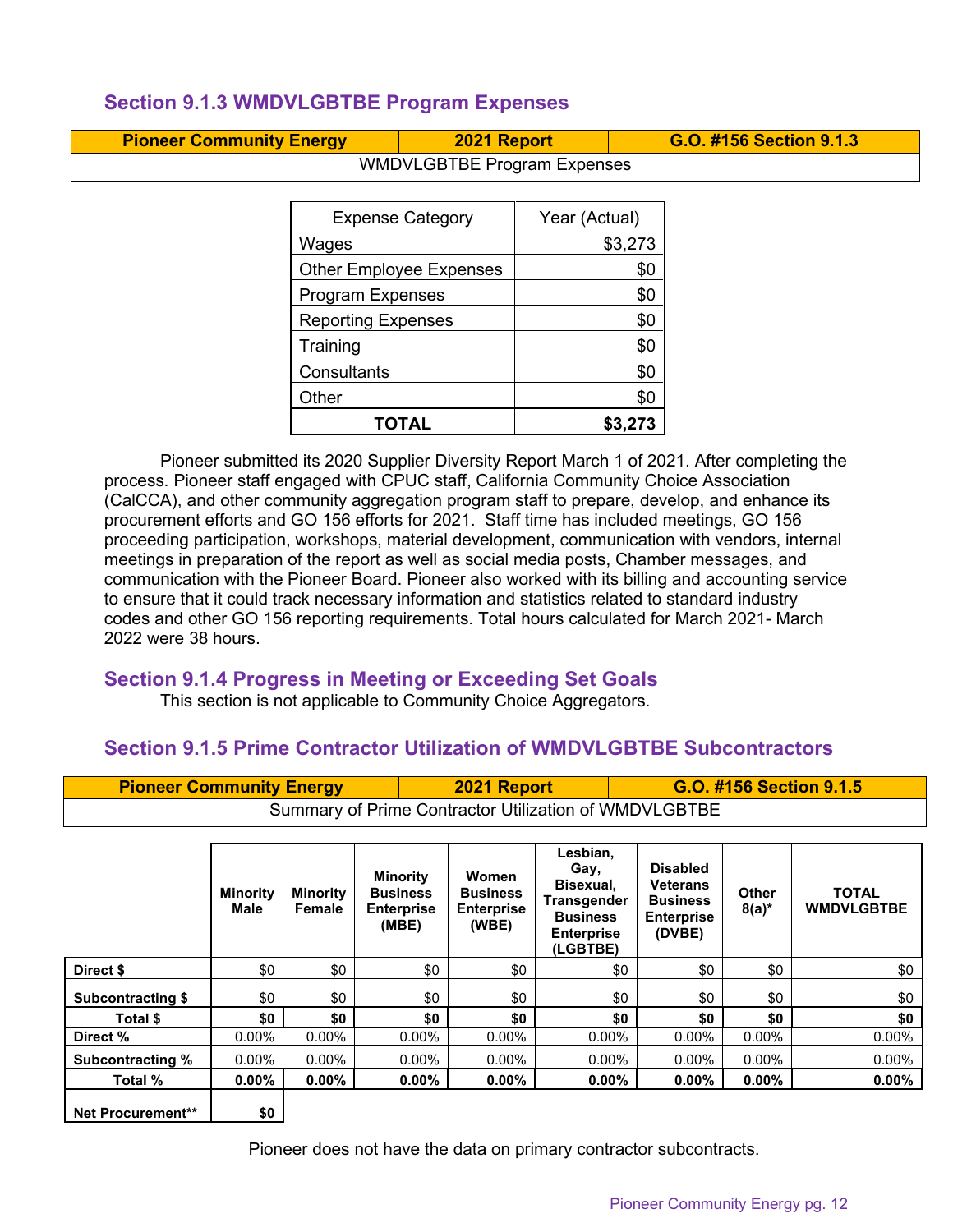#### <span id="page-12-0"></span>**Section 9.1.6 List of WMDVLGBTBE Complaints Received and Current Status**

Pioneer has received no complaints.

#### <span id="page-12-1"></span>**Section 9.1.7 Description of Efforts Made to Recruit WMDVLGBTBE Suppliers in Low Utilization Categories**

This section is not applicable to Community Choice Aggregators.

#### <span id="page-12-2"></span>**Section 9.1.11 WMDVLGBTBE Fuel Procurement**

As Pioneer understands this section, it applies to utilities that elect to report fuel procurement separately. The utilities must provide an explanation of how market conditions affect ability to meet or exceed goals forfuel. While this section is technically applicable to CCAs, it applies to liquid fuels (both for gen and retail), and Pioneer has no purchases to report for this section.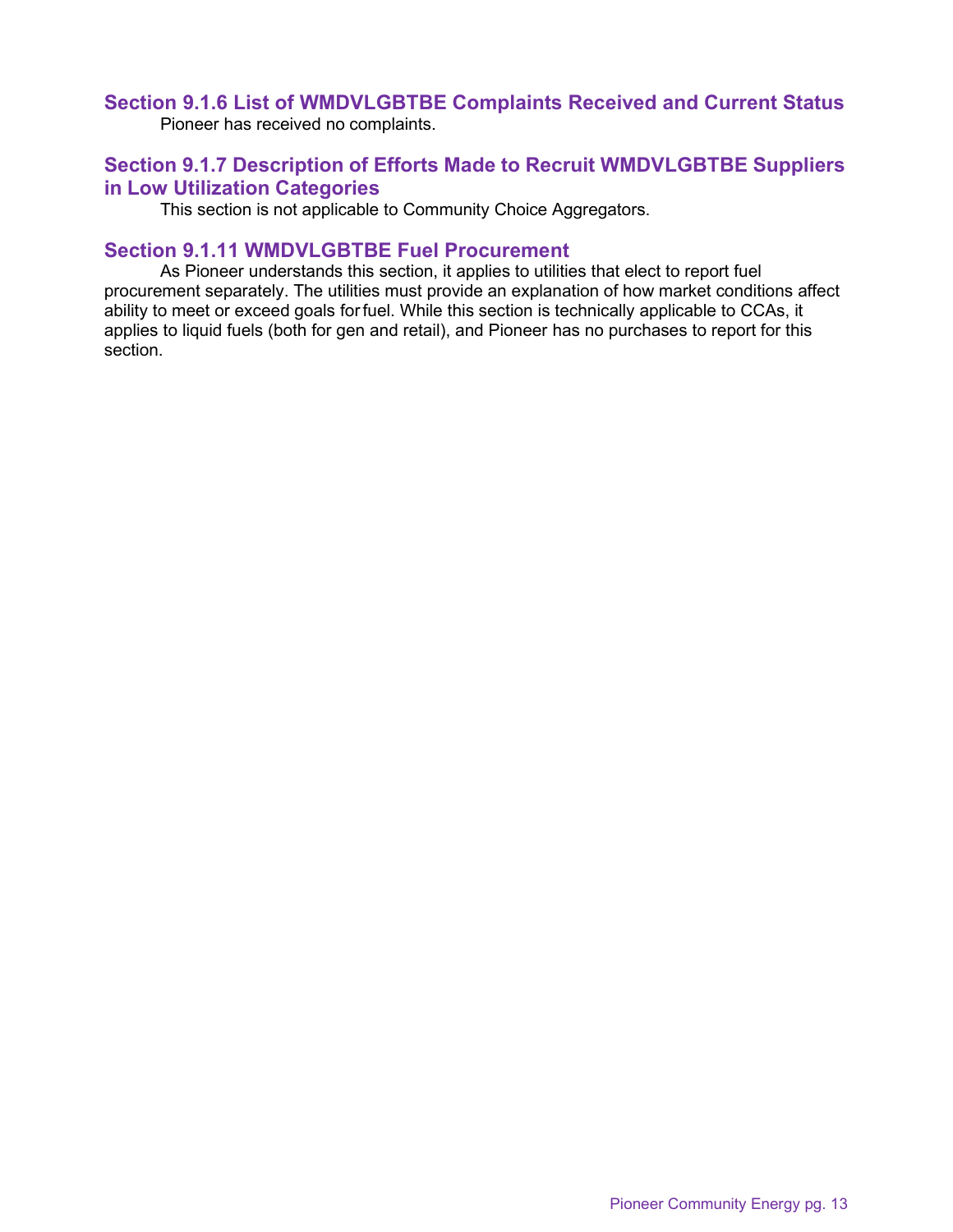|                             |                                                       |             |                      |                                                                    |        | Pioneer Community Energy Annual Power Product Results by Ethnicity and WMDVLGBTBE Certification (All Dollar Figures in \$MM) |      |        |              |                                                    |        |              |                                                                                                                                                                                                                                                                                                                           |                           |              |                                            |                                |                                                                 |                                      |       |       |                                              |                     |      |
|-----------------------------|-------------------------------------------------------|-------------|----------------------|--------------------------------------------------------------------|--------|------------------------------------------------------------------------------------------------------------------------------|------|--------|--------------|----------------------------------------------------|--------|--------------|---------------------------------------------------------------------------------------------------------------------------------------------------------------------------------------------------------------------------------------------------------------------------------------------------------------------------|---------------------------|--------------|--------------------------------------------|--------------------------------|-----------------------------------------------------------------|--------------------------------------|-------|-------|----------------------------------------------|---------------------|------|
|                             |                                                       |             |                      | <b>Results by Ethnicity &amp; Gender</b>                           |        |                                                                                                                              |      |        |              |                                                    |        |              |                                                                                                                                                                                                                                                                                                                           |                           |              | <b>Results by WMDVLGBTBE Certification</b> |                                |                                                                 |                                      |       |       |                                              |                     |      |
| Product <sup>1</sup>        |                                                       | <b>Unit</b> |                      | <b>Asian Pacific</b><br><b>African American</b><br><b>American</b> |        |                                                                                                                              |      |        |              | <b>Hispanic American</b><br><b>Native American</b> |        |              | Lesbian, Gay,<br><b>Disabled</b><br><b>Bisexual,</b><br><b>Minority</b><br>Women<br>Veteran<br><b>Business</b><br><b>Business</b><br><b>Transgender</b><br><b>Business</b><br><b>Enterprise</b><br><b>Enterprise</b><br><b>Business</b><br><b>Enterprise</b><br>(MBE)<br><b>Enterprise</b><br>(WBE)<br>(DVBE)<br>(LGBTBE) |                           |              | Other<br>$8(a)^6$                          | Subcontracting<br><b>Total</b> | Total<br><b>WMDVLGBTBE</b><br>Procurement<br>Spend <sup>3</sup> | <b>Total</b><br>Procurement<br>Spend |       |       |                                              |                     |      |
|                             |                                                       |             |                      | <b>Male</b>                                                        | Female | Total                                                                                                                        | Male | Female | <b>Total</b> | <b>Male</b>                                        | Female | <b>Total</b> | <b>Male</b>                                                                                                                                                                                                                                                                                                               | Female                    | <b>Total</b> | <b>Total</b>                               | <b>Total</b>                   | <b>Total</b>                                                    | Total                                | Total | Total |                                              |                     |      |
|                             |                                                       |             | $\frac{1}{2}$        |                                                                    |        |                                                                                                                              |      |        |              |                                                    |        |              |                                                                                                                                                                                                                                                                                                                           | $\ddot{\bm{\zeta}}$<br>55 |              |                                            |                                |                                                                 |                                      |       |       |                                              |                     |      |
|                             | Renewable<br><b>Power Products</b>                    | $\%$        |                      |                                                                    |        |                                                                                                                              |      |        |              |                                                    |        |              |                                                                                                                                                                                                                                                                                                                           |                           |              |                                            |                                |                                                                 |                                      |       |       |                                              |                     |      |
| <b>Power Purchased</b>      | <b>Direct</b>                                         |             | $\zeta^2$            |                                                                    |        |                                                                                                                              |      |        |              |                                                    |        |              |                                                                                                                                                                                                                                                                                                                           |                           |              |                                            |                                |                                                                 |                                      |       | \$    | 55                                           |                     |      |
|                             |                                                       |             | $%^{2}$              |                                                                    |        |                                                                                                                              |      |        |              |                                                    |        |              |                                                                                                                                                                                                                                                                                                                           |                           |              |                                            |                                |                                                                 |                                      |       |       |                                              |                     |      |
|                             | Non-                                                  |             | $\frac{1}{2}$        |                                                                    |        |                                                                                                                              |      |        |              |                                                    |        |              |                                                                                                                                                                                                                                                                                                                           |                           |              |                                            |                                |                                                                 |                                      |       |       |                                              | $\frac{1}{2}$       | 14   |
|                             | Renewable                                             | Physical    | $\%$                 |                                                                    |        |                                                                                                                              |      |        |              |                                                    |        |              |                                                                                                                                                                                                                                                                                                                           |                           |              |                                            |                                |                                                                 |                                      |       |       |                                              |                     |      |
|                             | Power<br><b>Products</b><br><b>Direct</b>             |             | $\mathsf{\dot{S}}^2$ |                                                                    |        |                                                                                                                              |      |        |              |                                                    |        |              |                                                                                                                                                                                                                                                                                                                           |                           |              |                                            |                                |                                                                 |                                      |       |       |                                              | $\frac{1}{2}$       | 14   |
|                             |                                                       |             | $%^{2}$              |                                                                    |        |                                                                                                                              |      |        |              |                                                    |        |              |                                                                                                                                                                                                                                                                                                                           |                           |              |                                            |                                |                                                                 |                                      |       |       |                                              |                     |      |
|                             | <b>Diesel</b><br><b>Direct</b>                        |             | $\frac{1}{2}$        |                                                                    |        |                                                                                                                              |      |        |              |                                                    |        |              |                                                                                                                                                                                                                                                                                                                           |                           |              |                                            |                                |                                                                 |                                      |       |       |                                              |                     |      |
|                             |                                                       |             | %                    |                                                                    |        |                                                                                                                              |      |        |              |                                                    |        |              |                                                                                                                                                                                                                                                                                                                           |                           |              |                                            |                                |                                                                 |                                      |       |       |                                              |                     |      |
|                             |                                                       |             |                      |                                                                    |        |                                                                                                                              |      |        |              |                                                    |        |              |                                                                                                                                                                                                                                                                                                                           |                           |              |                                            |                                |                                                                 |                                      |       |       |                                              |                     |      |
|                             | <b>Nuclear</b><br><b>Direct</b>                       |             | \$                   |                                                                    |        |                                                                                                                              |      |        |              |                                                    |        |              |                                                                                                                                                                                                                                                                                                                           |                           |              |                                            |                                |                                                                 |                                      |       |       |                                              |                     |      |
| <b>Fuels for Generation</b> |                                                       |             | $\%$                 |                                                                    |        |                                                                                                                              |      |        |              |                                                    |        |              |                                                                                                                                                                                                                                                                                                                           |                           |              |                                            |                                |                                                                 |                                      |       |       |                                              |                     |      |
|                             | <b>Natural</b><br>Gas                                 | Physical    | $\frac{1}{2}$        |                                                                    |        |                                                                                                                              |      |        |              |                                                    |        |              |                                                                                                                                                                                                                                                                                                                           |                           |              |                                            |                                |                                                                 |                                      |       |       |                                              |                     |      |
|                             | <b>Direct</b>                                         |             | $\%$                 |                                                                    |        |                                                                                                                              |      |        |              |                                                    |        |              |                                                                                                                                                                                                                                                                                                                           |                           |              |                                            |                                |                                                                 |                                      |       |       |                                              |                     |      |
|                             | SubTotal of<br>Columns <sup>2</sup>                   |             | $\ddot{\bm{\zeta}}$  |                                                                    |        |                                                                                                                              |      |        |              |                                                    |        |              |                                                                                                                                                                                                                                                                                                                           |                           |              |                                            |                                |                                                                 |                                      |       |       |                                              | $\ddot{\bm{\zeta}}$ | 69   |
| Post 2011                   | SubTotal % of<br><b>Total</b><br>Procurement<br>Spend |             | %                    |                                                                    |        |                                                                                                                              |      |        |              |                                                    |        |              |                                                                                                                                                                                                                                                                                                                           |                           |              |                                            |                                |                                                                 |                                      |       |       | <b>Overall</b><br><b>WMDVLGBTBE</b><br>$%$ : |                     | 0.0% |
| AL                          | SubTotal of<br>Columns <sup>4</sup>                   |             | \$                   |                                                                    |        |                                                                                                                              |      |        |              |                                                    |        |              |                                                                                                                                                                                                                                                                                                                           |                           |              |                                            |                                |                                                                 |                                      |       |       | $\frac{1}{2}$ -                              | \$                  | 69   |
|                             | SubTotal % of<br><b>Total</b><br>Procurement<br>Spend |             | %                    |                                                                    |        |                                                                                                                              |      |        |              |                                                    |        |              |                                                                                                                                                                                                                                                                                                                           |                           |              |                                            |                                |                                                                 |                                      |       |       | <b>Overall</b><br><b>WMDVLGBTBE</b><br>$%$ : |                     | 0.0% |

#### Notes:

<sup>1</sup>Excludes purchases from the CAISO, other IOUs, utilities, Federal entities, State entities, Municipalities and cooperatives<br><sup>2</sup>Includes only long term power procurement commitments after June 6, 2011 or as a result of R

4 Includes all power procurement commitments

<sup>5</sup>Firms with multi-minority ownership status<br><sup>6</sup>Firms classified as 8(a) by the Small Business Administration includes non-WMDVLGBTBE

% - percentages calculated by the Row Category Total Procurement Spend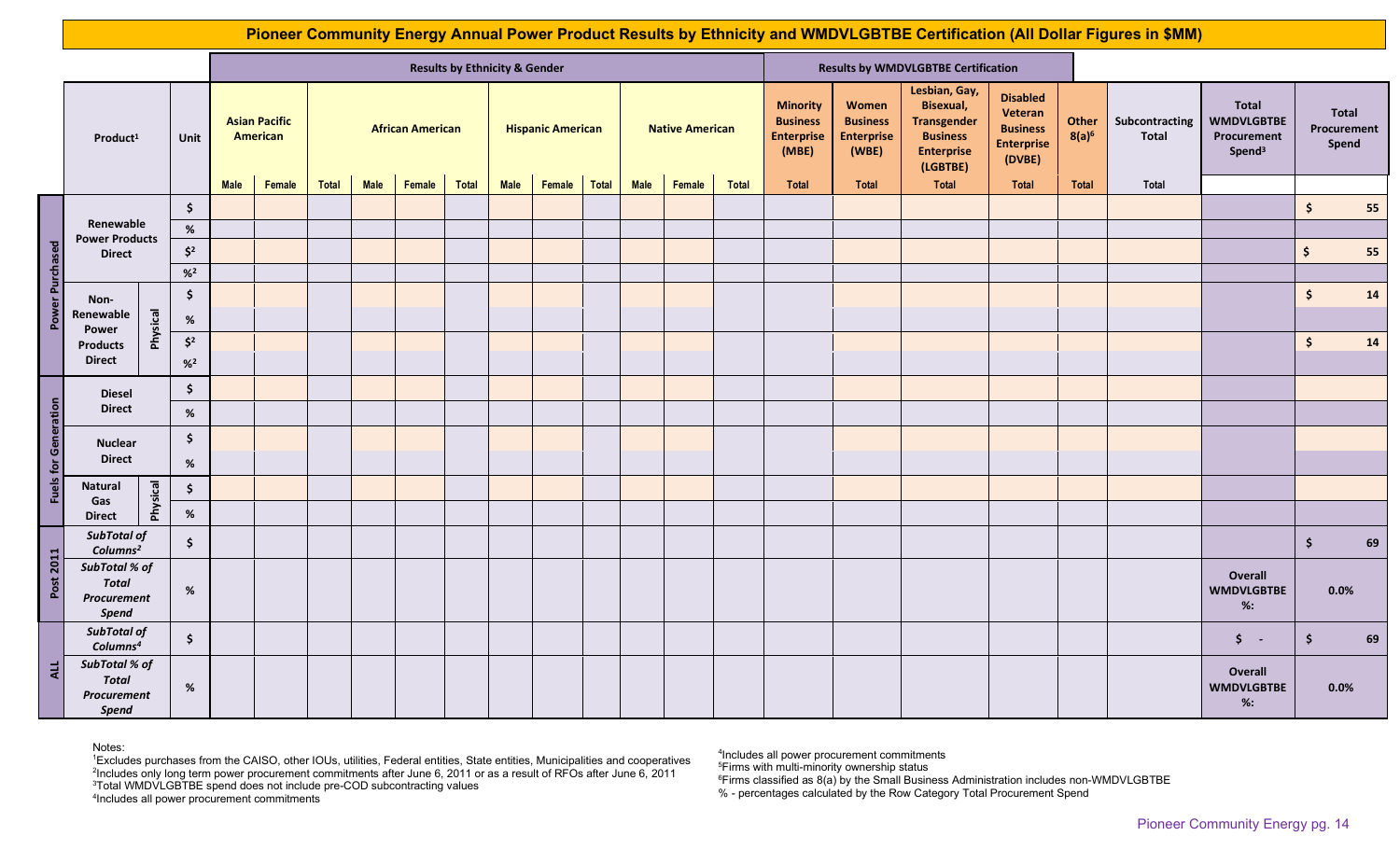While not eligible for inclusion in the GO 156 spending totals, Pioneer has established contractual relationships with two local public utilities for power procurement within its service area. In 2021, Pioneer spent nearly \$4.3 million on power sourced from the Placer County Water Agency (PCWA)'s hydroelectric facilities. PCWA is the primary water resource agency for Placer County. Pioneer also reports \$436 thousand in spending towards hydropower sourced from the El Dorado Irrigation District (EID), a special district serving more than 125,000 residents in El Dorado County by providing drinking water, wastewater treatment, recreational sites, among other services. Pioneer values local procurement and continues to seek new opportunities for local business.

#### <span id="page-14-0"></span>**Section 10.1.1 WMDVLGBTBE Annual SHORT, MID and LONG-Term Goals by Product and Service Category**

This section is not applicable to Community Choice Aggregators.

## <span id="page-14-1"></span>**Section 10.1.2 WMDVLGBTBE Planned Program Activities for the Next Calendar Year**

Pioneer Community Energy has integrated a number of steps in its procurement process to align with the goals of GO 156 while maintaining its compliance with Proposition 209. For calendar year 2022, Pioneer expects to continue the following activities with possibly some enhancements:

- Enhance the existing Supplier Diversity website as part of the website redesign
- Integrate opportunities for vendor education and seminar participation on the Pioneer website and social media
- Enhance announcements of opportunities through Chambers of Commerce memberships
- Continue to advise vendors of Annual Certify & Amplify workshops, CPUC diversity workshops and other education opportunities
- Explore the possibility of subcategorizing subscription the vendor subscription database to improve targeting and efficiency
- Apply lessons learned from the 2021 supplier diversity data collection
- Look for opportunities for staff to participate in or attend diversity training for procurement

Pioneer remains committed to developing and enhancing its supplier diversity program, procedures, and processes. Pioneer looks forward to increasing supplier diversity while meeting its mandates to procure as much as possible from local and California businesses.

#### <span id="page-14-2"></span>**Section 10.1.3: Plans for Recruiting WMDVLGBTBE Suppliers in Low Utilization Area**

This section is not applicable to Community Choice Aggregators.

#### <span id="page-14-3"></span>**Section 10.1.4: Plans for Recruiting WMDVLGBTBE Suppliers Where Unavailable**

This section is not applicable to Community Choice Aggregators.

#### <span id="page-14-4"></span>**Section 10.1.5: Plans for Encouraging Primes to Subcontract with WMDVLGBTBE Suppliers**

This section is not applicable to Community Choice Aggregators.

## <span id="page-14-5"></span>**Section 10.1.6: Plans for Complying with the WMDVLGBTBE Program Guidelines**

This section is not applicable to Community Choice Aggregators.